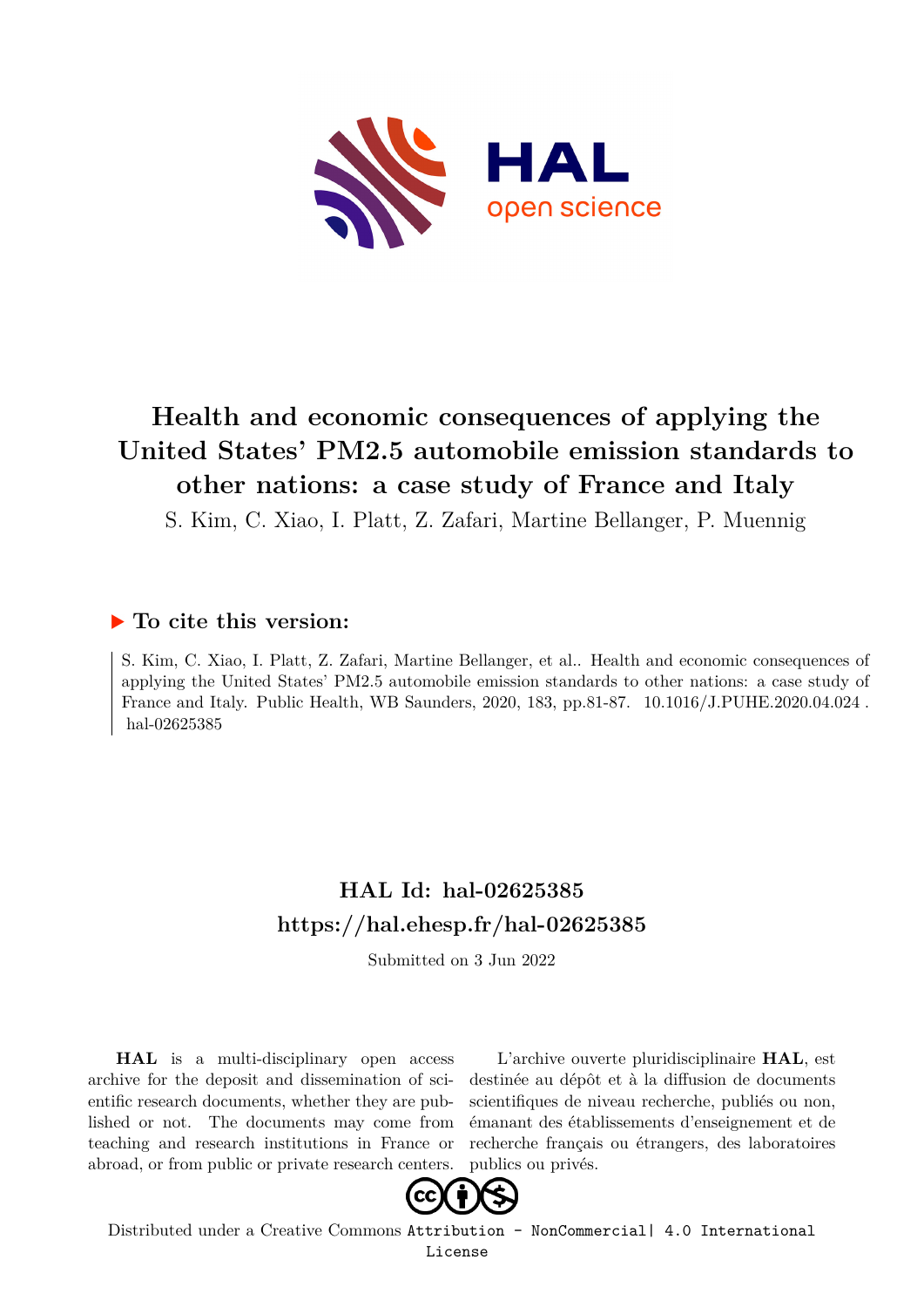Manuscript title: Health and economic consequences of applying the United States' PM<sub>2.5</sub> automobile emissions standards to other nations: a case study of France and Italy

Authors:

Sooyoung Kim<sup>a</sup>, MPH; <mark>Christina Xiao<sup>b</sup>, MPH ; Isabel Platt<sup>a</sup>,</mark> BA; Zafar Zafari<sup>c,d</sup>, PhD; Martine Bellanger<sup>b</sup>, PhD; Peter Muennig<sup>a</sup>, MD, MPH

a Department of Health Policy and Management, Columbia University Mailman School of Public Health (772 West 168th Street, 10032 New York, New York, United States)

<sup>b</sup>Ecole des Hautes Etudes en Sante Publique (15 Avenue du Professeur Léon Bernard, 35043 Rennes, France)

c Global Research Analytics for Population Health, Columbia University Mailman School of Public Health (772 West 168<sup>th</sup> Street, 10032 New York, New York, United States)

<sup>d</sup> School of Pharmacy, University of Maryland (772 West 168th Street, 10032 New York, New York, United States)

Corresponding author: Christina Xiao, cxiao94@gmail.com, 15 Avenue du Professeur Léon Bernard, 35043 Rennes, France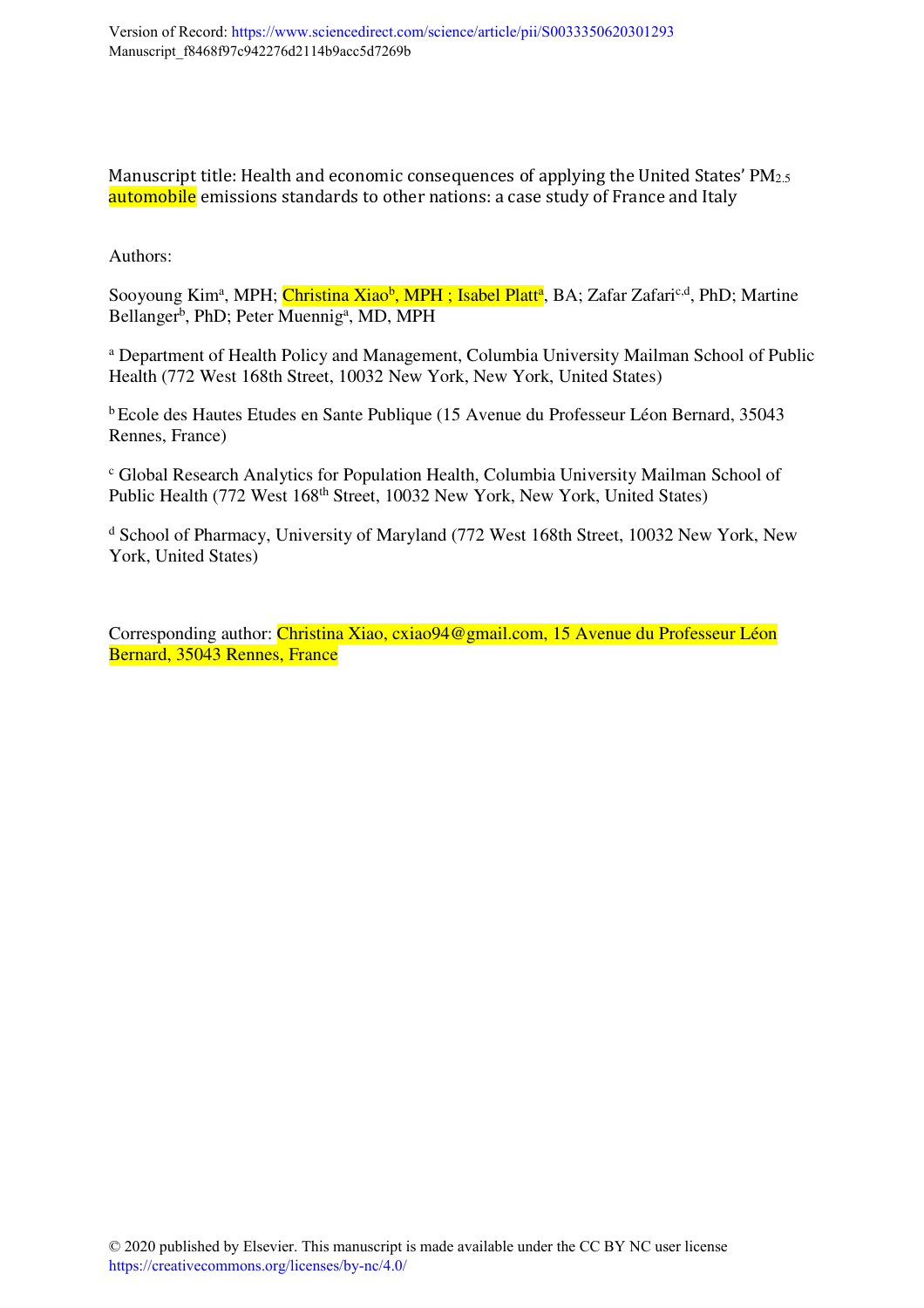1 Manuscript title: Health and economic consequences of applying the United States' PM<sub>2.5</sub> automobile emissions standards to other nations: a case study of France and Italy 

#### **Abstract**

- Introduction: The US has among the world's strictest automobile emissions standards, but it is now loosening them. It is unclear where a nation should draw the line between the associated cost burden imposed by regulations and the broader societal benefits associated with having cleaner air. Our study examines the health benefits and cost-effectiveness of introducing stricter vehicle emissions standards in France and Italy. Methods: We used cost-effectiveness modelling to measure the incremental quality-adjusted life years (QALYs) and cost (EUR) of adopting more stringent US vehicle emission 14 standards for  $PM<sub>2.5</sub>$  in France and Italy. Results: Adopting Obama-era US vehicle emissions standards would likely save money and lives for both the French and Italian populations. In France, adopting US emissions 17 standards would save  $\epsilon$ 1,000 and increase OALYs by 0.04 per capita. In Italy, the stricter 18 standards would save  $\epsilon$ 3,000 and increase QALYs by 0.31. The results remain robust in both the sensitivity analysis and probabilistic Monte Carlo simulation model. Conclusions: Adopting more stringent emissions standards in France and Italy would save money and lives.
-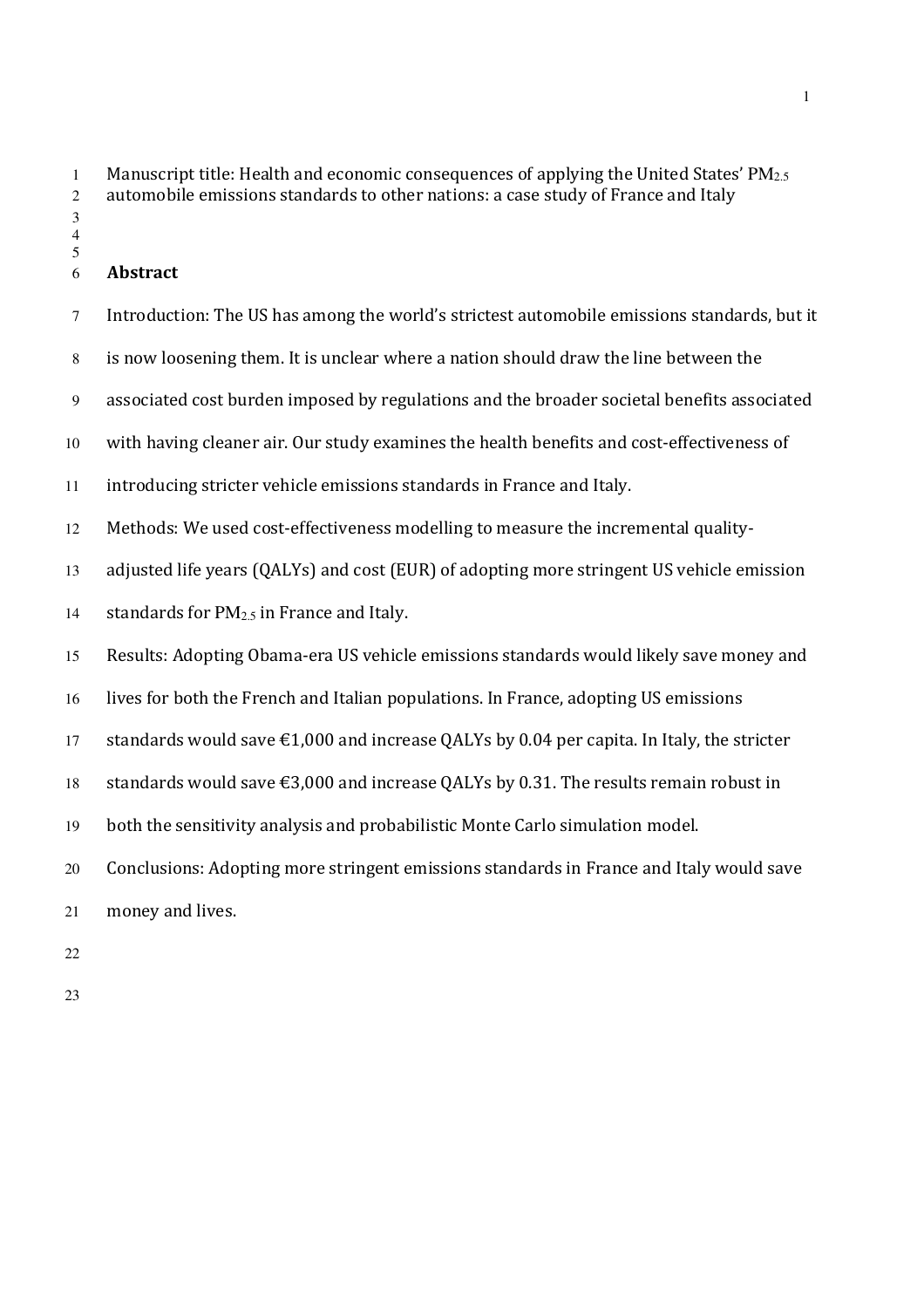#### **Introduction**

Air pollution remains the primary environmental source of premature mortality in the 26 European Union (EU), causing about 400,000 deaths per year <sup>1</sup>. Transportation is responsible for roughly half of all airborne pollutants in the EU. Regulations on transportation have led to 28 notable improvements in air quality in the region between 1990 and  $2015<sup>1</sup>$ . Nevertheless, the United States (US) is relaxing vehicle emissions standards. The impact of incremental increases or decreases in vehicle emissions standards on population health is roughly known, but less is known about the trade-offs associated with such changes on macro-economic well-being relative to health and health system costs. This paper explores the trade-off between more stringent vehicle emissions standards and regulatory costs. It does so by modeling the effect of applying more stringent standards to two case study countries. We use the relatively stringent Obama-era standard for particulate matter (PM) 2.5 as a reference because there are data on the macro-economic impacts of applying these regulations over time in the US. Likewise, a number of studies have been conducted on the relationship between vehicle emissions and air quality in France and Italy. PM<sub>2.5</sub> refers to air particles that are 2.5 microns in diameter or less. Particles of this size can enter the circulatory system via the respiratory system, and thereby cause cardiovascular 41 disease, lung cancer, and premature mortality  $2^{-8}$ . While deaths associated with PM<sub>2.5</sub> have declined between 1990 and 2015 in the US and the EU overall, they continue to increase in Italy, 43 Greece, and Malta<sup>9</sup>. The estimated number of Years-of-Life-Lost (YLL) from  $PM_{2.5}$  in 2014 was 852 per 100,000 inhabitants in the EU, 602 per 100,000 inhabitants in France, and 1024 per  $100,000$  inhabitants in Italy <sup>1</sup>. By contrast, YLLs in the US are small and limited mostly to the greater Los Angeles area.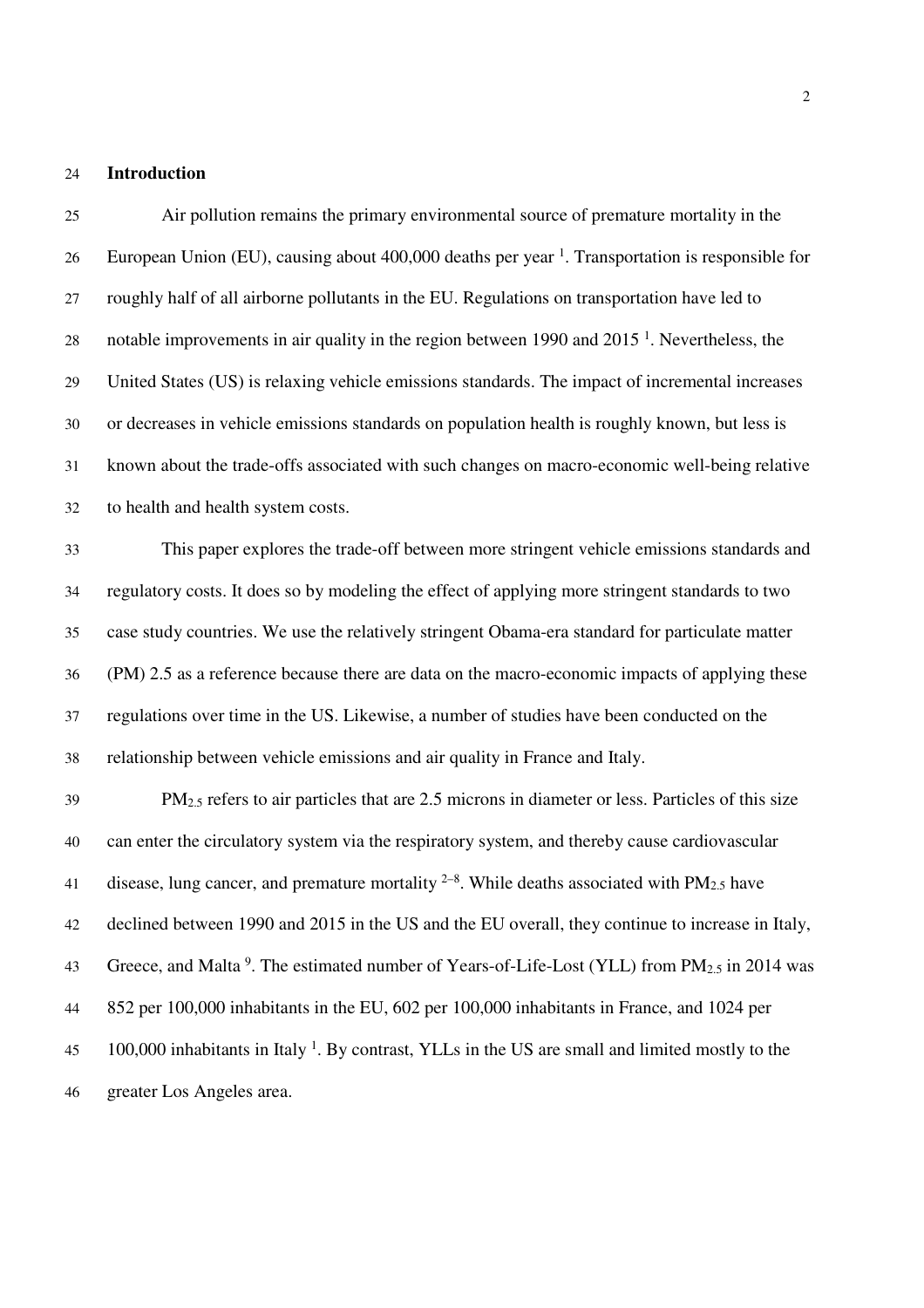47 Cars and trucks contribute to about half of the total  $PM_{2.5}$  in the EU <sup>1</sup>. However, there is 48 considerable variation in the relationship between automobile emissions and  $PM_{2.5}$  by geographic 49 region, with some global cities being impacted to a greater extent by factories and power plants  $50 \t 10$ .

51 Current Federal regulations for vehicle emission standards set in the US by the Environmental Protection Agency  $11$  are stricter than the EU's current Euro Six vehicle emission 53 standards for all major pollutants, except for carbon dioxide  $1$ . For  $PM_{2.5}$ , the target annual 54 exposure limit defined by the US EPA in 2012 is  $12\mu$ g/m<sup>3 12,13</sup>.

The World Health Organization (WHO) recommends that  $PM_{2.5}$  not exceed  $10\mu g/m^3$  <sup>14</sup>, a 56 stringent limit for which there are few case study nations. We chose the US as a comparator 57 rather than the WHO recommendation because there are extant data and at  $12\mu g/m^3$ , it is very 58 close to the WHO target. The 2008 EU legislation on ambient vehicle emissions sets vehicle 59 emissions limits for the entire EU and requires member states to place restrictions on harmful air 60 . pollutants, including pollutants from on-road vehicles  $15-18$ . Under this directive, the EU member 61 states are required to limit population exposure to  $PM_{2.5}$  to an annual average of  $25\mu g/m^3$  by  $2015$ 62 and  $20\mu$ g/m<sup>3</sup> by 2020<sup>-1, 15-18</sup>. In 2017, 6% to 7% of the EU urban population was exposed to  $63$  PM<sub>2.5</sub> concentrations exceeding the EU limit and about 67% were exposed to levels exceeding 64 the WHO target  $15$ .

65 Italy and France's  $PM_{2.5}$  emission exposure patterns are roughly similar to the range of 66 emissions for other European countries. According to the EEA, the annual mean  $PM_{2.5}$  emission in 2015 was  $13\mu$ g/m<sup>3</sup> in France and  $19\mu$ g/m<sup>3</sup> in Italy <sup>16</sup>, compared to an average of 13.9  $\mu$ g/m<sup>3</sup> for 68 all EU-28 countries <sup>16</sup>. While France and Italy fall below the current EU limit of  $25\mu\text{g/m}^3$ , they 69 still exceed both the US's limit of 12  $\mu$ g/m<sup>3</sup> and the WHO's Air Quality Guidelines of 10 $\mu$ g/m<sup>3</sup>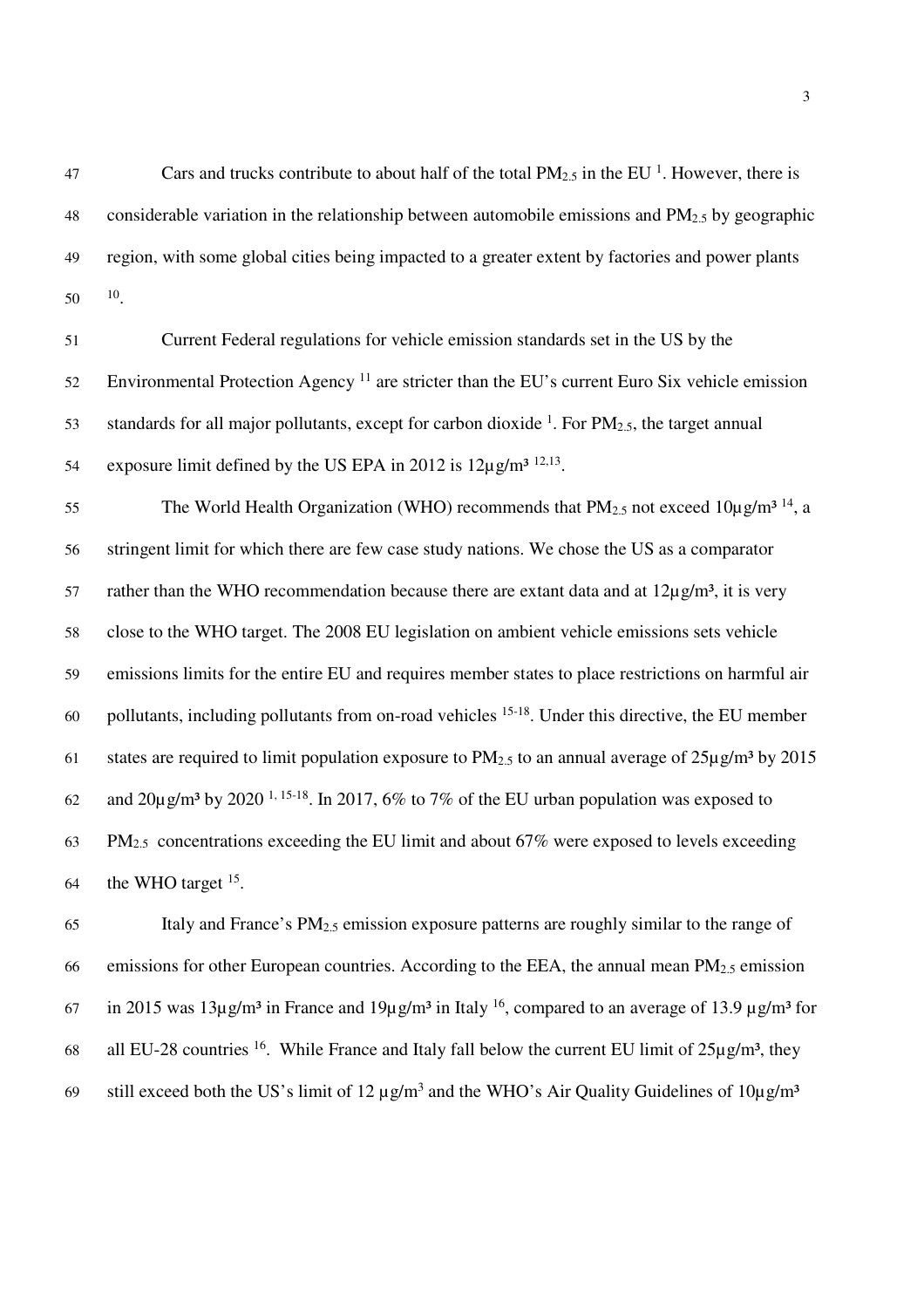13,14,17 . Some eastern EU nations like Poland, Serbia, and Bulgaria have emissions averages that 71 are much higher than Italy .

In our analysis, we estimated health impacts in terms of premature deaths and years of life 73 lost due to  $PM_{2.5}$  emission exposure <sup>1,18</sup>. We also estimated economic costs associated with 74 morbidity related to road traffic pollution in the EU  $^{18,19}$ . Using these inputs, we developed a cost-effectiveness analysis to model the effect of applying the stricter US vehicle emissions standards and enforcement to France and Italy.

#### **Methods**

Using a Markov model, we simulated relevant health and economic consequences of 80 reduced PM<sub>2.5</sub> emissions associated with two scenarios in France and Italy: (1) "Keep the standard as is;" and (2) "Adopt and enforce US emissions standards." We estimated quality-adjusted life years (QALYs), health system costs, regulatory costs, vehicle upgrade costs, and 83 fuel savings <sup>13</sup>. All parameters were derived from the existing literature and are summarized in Table 1.

We ran our model over the course of the lifetime of our standard cohort and discounted 86 future QALYs and costs at a discount rate of  $3\%$  <sup>20</sup>. Final estimates of incremental costs per 87 OALY were made in constant 2018  $\epsilon$ . We conducted multiple one-way sensitivity analyses to quantify the robustness of our estimates against broad changes in the core parameters and assumptions of the model. Additionally, we performed a Monte Carlo simulation with 10,000 random samples to capture uncertainty in our model outcomes across all variables. We built our 91 model in TreeAge Pro 2016 software  $2^{1}$ .

*PM2.5 Emissions Regulations: US vs. France and Italy*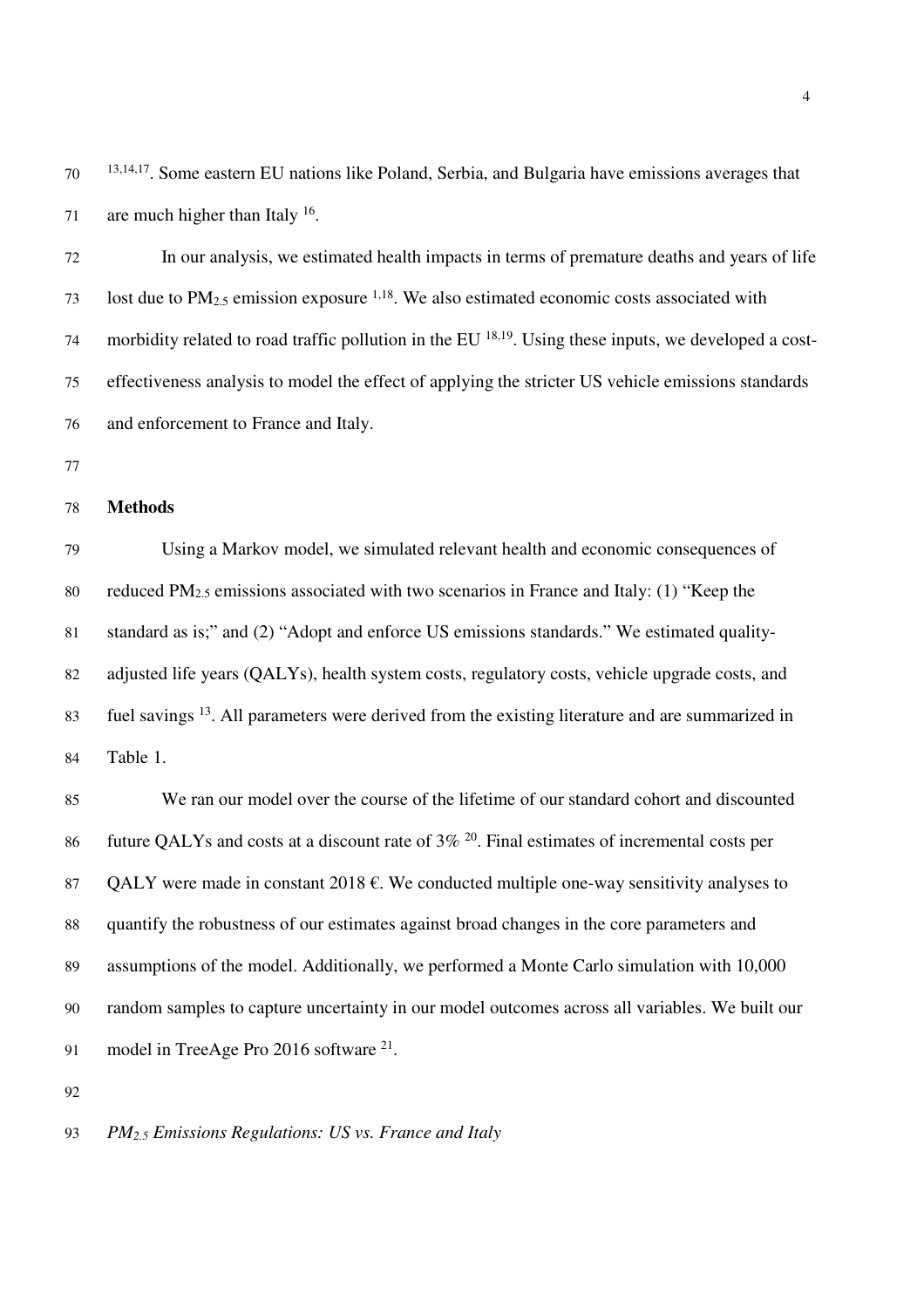| 94  | In our model, we explored the potential impact of stricter regulations in two European              |
|-----|-----------------------------------------------------------------------------------------------------|
| 95  | countries on health and costs. We limited the regulations to only light-duty vehicles, which are    |
| 96  | defined as passenger cars for everyday use $^{22,23}$ and account for more than 80% of registered   |
| 97  | vehicles in France and Italy $24$ . We omitted light- and heavy-duty trucks from our analysis,      |
| 98  | including commercial trucks, because there is limited data on upgrading costs and fuel savings.     |
| 99  | Italy and France have a similar proportion of heavy vehicles on the road, extensive rail networks,  |
| 100 | and while Italy imports a good deal of energy from France, 80% of this power comes from             |
| 101 | nuclear power generation and hydropower $25,26$ . This allows for a natural control between the two |
| 102 | case study nations.                                                                                 |

#### *Demographic Data*

We measured the impact of stricter vehicle emissions standards on all residents of France and all residents of Italy as separate arms of the model. In our Markov model, the average age, population size, and age-specific mortality rates for each country were retrieved from Eurostat 108 statistics . We also applied different regulatory standards in France, Italy, and the US to a uniform, hypothetical cohort. This allows us to provide estimates of the impacts of regulatory standards on health that are independent of socio-demographic differences between the three nations.

#### *Cost-Effectiveness Model*

Our Markov decision-analytic model had two arms: "Keep the standard as is" and "Adopt US emissions standards." Our hypothetical regulatory changes could reduce the risk of lung 116 cancer, stroke, asthma, and overall mortality  $18,19$ . However, to ensure that our numbers are 117 conservative, we focused on two major health effects of ambient PM<sub>2.5</sub>: asthma and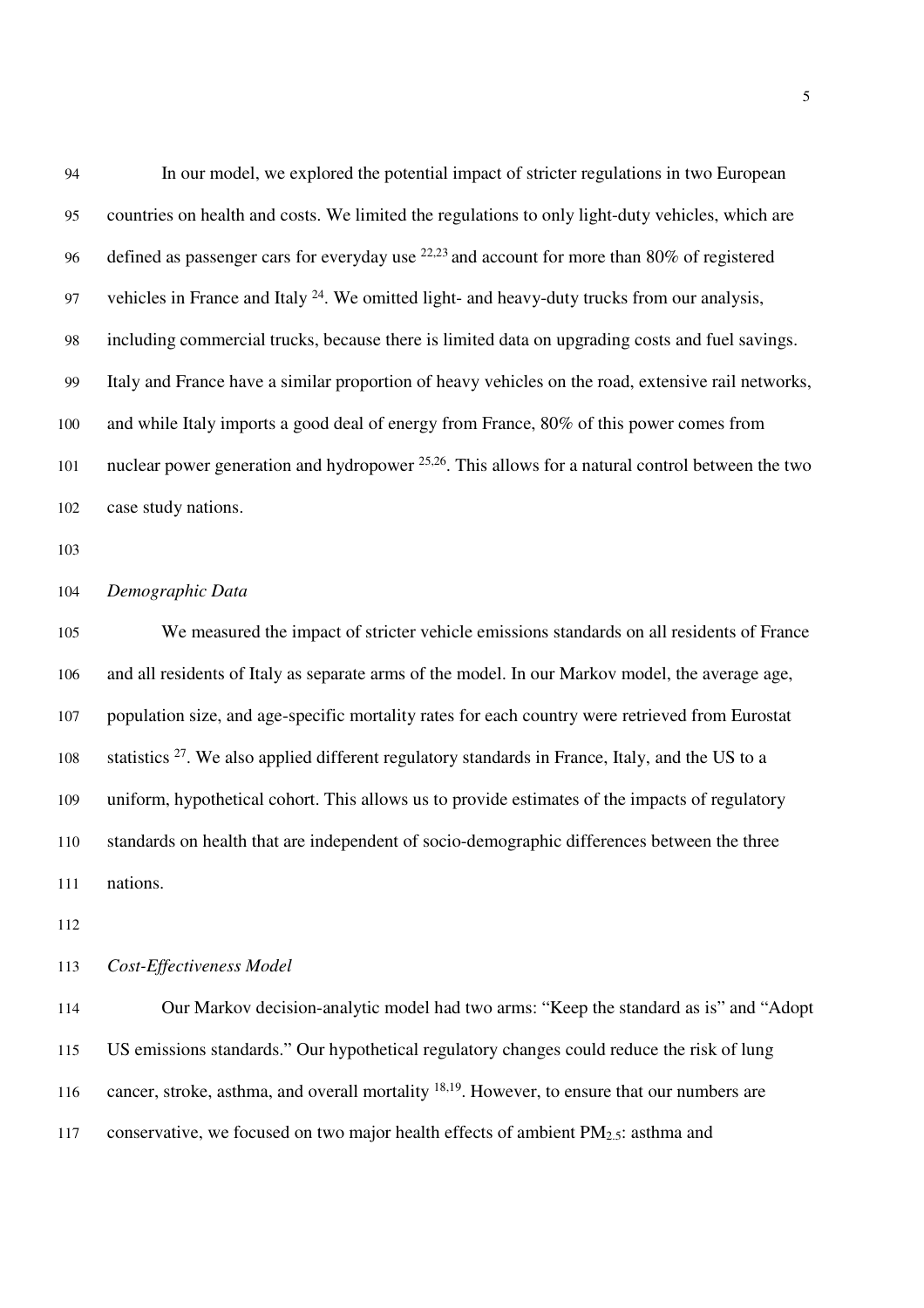cardiovascular disease (CVD). Our model, therefore, assumes five health states: perfect health, chronic asthma, chronic CVD, comorbid asthma and CVD, and death. Excluding other pollutants also helps ensure that numbers are conservative on the benefits side of the cost-effectiveness analysis.

122 Our Markov model simulates the impact of reduced PM<sub>2.5</sub> levels on the risk of developing new asthma, chronic CVD, and comorbid asthma, and CVD. We also modeled the risk of acute exacerbations for people living with chronic asthma and the risk of acute CVD events such as stroke or myocardial infarction among people living with chronic CVD. We ran the model from 2018 until 2050 to evaluate the impact of the policy over the lifetime of each standardized cohort. We then conducted a one-way sensitivity analysis using the confidence intervals reported in the literature to see how changing a given parameter would impact the incremental cost-129 effectiveness ratio (ICER)  $^{28}$ . Finally, we developed a Monte Carlo simulation for probabilistic sensitivity analysis using a normal probability distribution based on the reported standard errors 131 from the literature . We ran the simulation with a willingness-to-pay (WTP) threshold of  $132 \quad \text{€46,000, referring to the European survey on willingness-to-pay for improved air quality in an}$ 133 economic study  $2^9$  to assess the robustness of our analysis.

#### *Probabilities and Rates*

Model parameters for the incidence rates for asthma, CVD, exacerbations, and relapses, was derived from the literature. The life tables and demographics for France and Italy were each 138 obtained from their national statistics bureaus  $30,31$ . Where a country-specific value for a given parameter was not available, we used the reported value for a demographically similar country. Where co-morbid states are present, we adjusted health states to reflect independent probabilities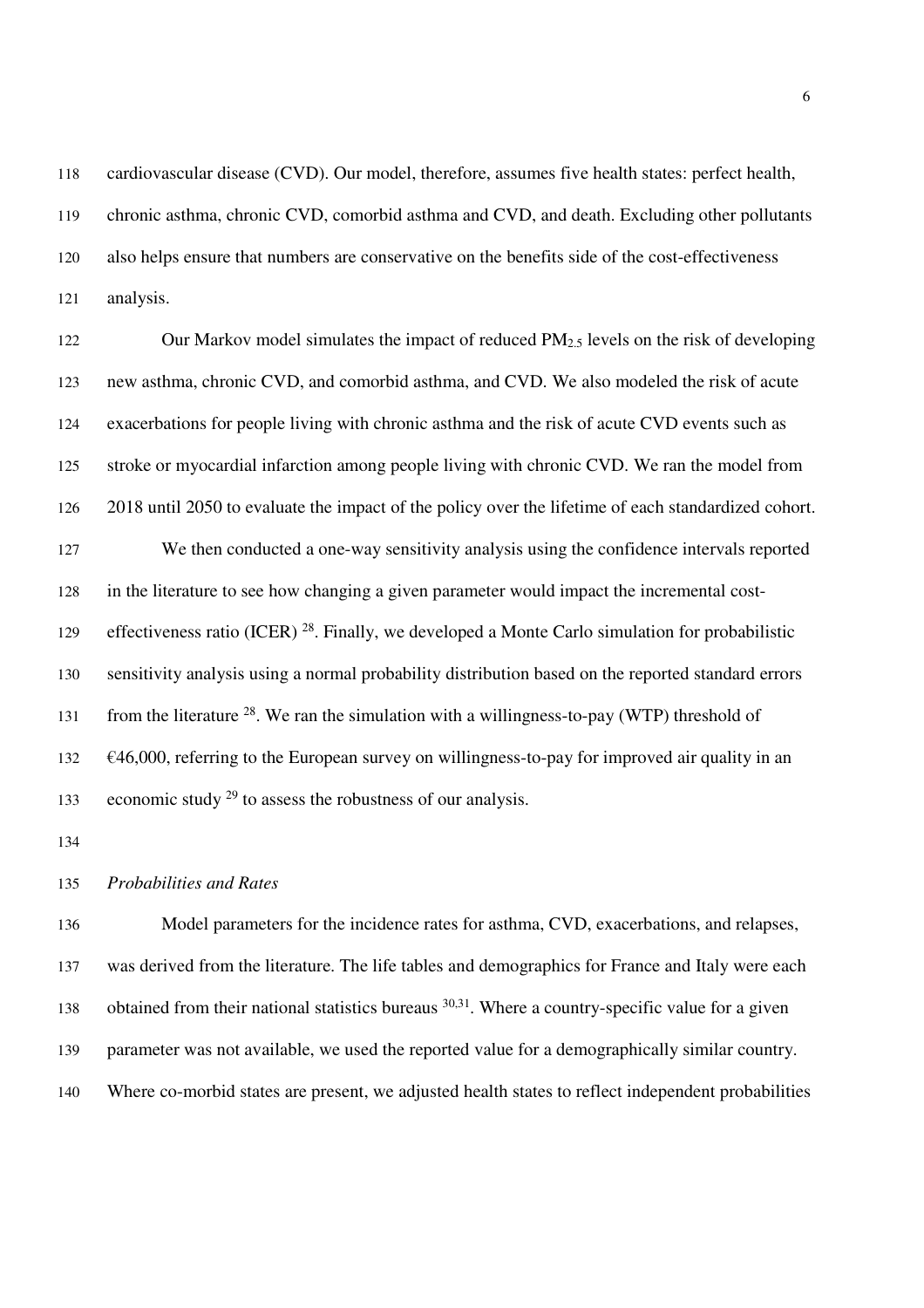$32-35$ . We averaged the reported values from as many meta-analyses and nationwide studies as possible to improve the accuracy and generalizability of our findings.

- The "Adopt US standards" scenario evaluates the economic costs and health benefits of 144 reducing PM<sub>2.5</sub> in France and Italy to those currently seen in the US. We applied the drops in  $PM_{2.5}$  levels to the relevant relative risks based on data from the literature  $3,6,7,36$ . We then modified the baseline risk of health states in the control arm, "Keep the standard as is," to inform the corresponding probabilities in the intervention arm. For a complete list of parameters, see Table 1*.*
- 

*Costs* 

We included health care-related costs, the costs of implementing new test facilities, and 152 fuel savings from stricter  $PM_{2.5}$  emissions standards as direct costs <sup>11</sup>. We quantified indirect 153 costs through health-related productivity gains associated with reduced  $PM_{2.5}$  levels  $3,6,7,35$ . All the costs associated with this policy change were taken from the literature.

To determine the direct costs of introducing US standards to both France and Italy, we 156 used data from the US EPA's 2014 Regulatory Impact Analysis . Costs included a one-time 157 implementation cost for  $PM_{2.5}$  regulation test facilities, the unit cost of upgrading vehicles with additional hardware, the indirect cost of additional labor, and the annual fuel savings after the 159 upgrade for gasoline vehicles . To compute the total cost of vehicle upgrades, we multiplied the unit costs per vehicle by the annual number of light-duty vehicles sold in each country. For each health state, we included on-going costs of chronic asthma or CVD management  $33,37-40$ , costs of 162 asthma exacerbation , and costs of acute CVD events  $37,40$ .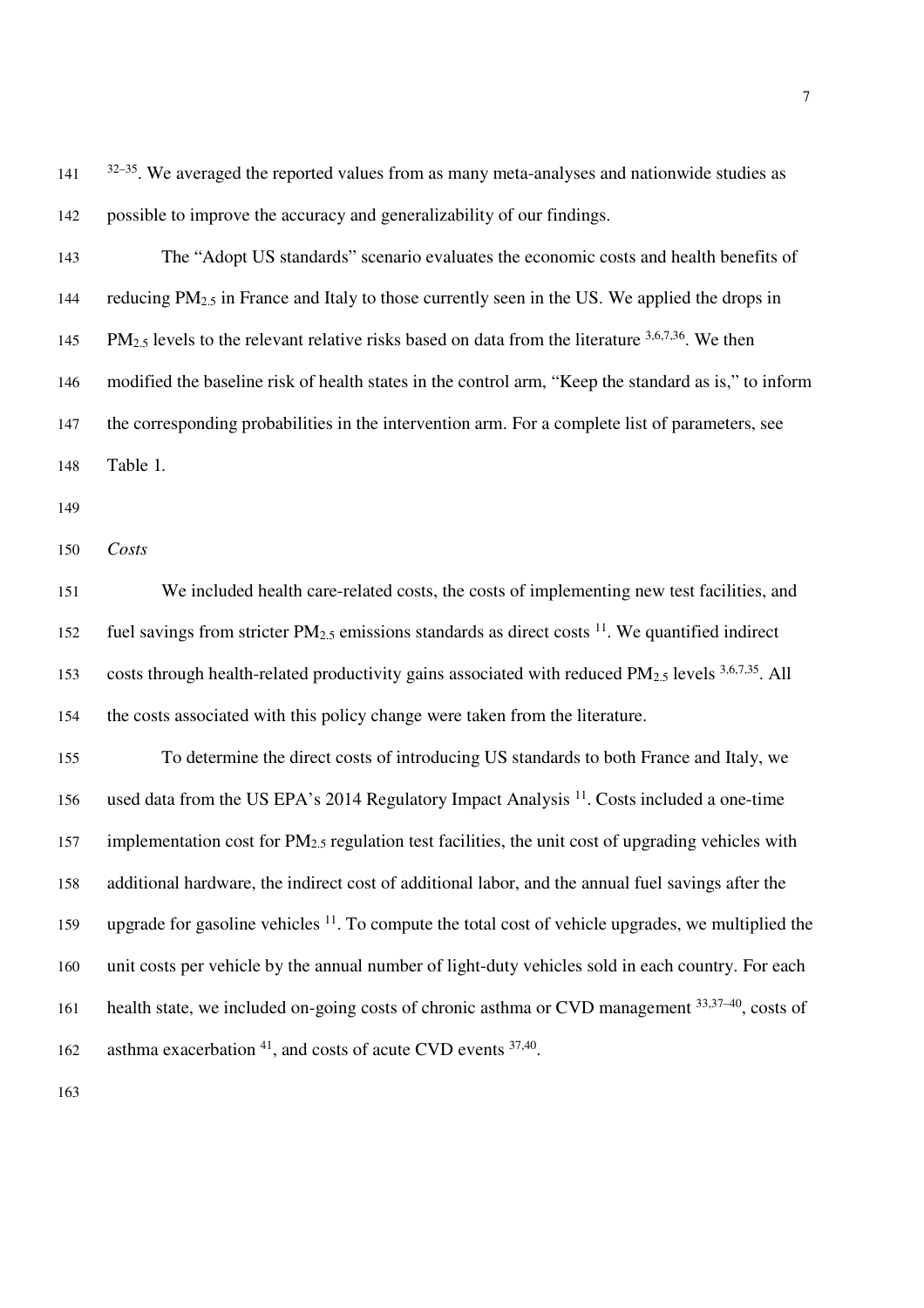164 *Utilities* 

| 165 | Health outcomes were measured in terms of QALYs, a measure of remaining life                                                                           |
|-----|--------------------------------------------------------------------------------------------------------------------------------------------------------|
| 166 | expectancy, adjusted to reflect the average state of health of a cohort $42$ . The health state utility                                                |
| 167 | value for chronic asthma was derived from literature 43,44. We multiplied the distribution of                                                          |
| 168 | asthma health states, defined by the Global Initiative for Asthma <sup>45</sup> , by their corresponding utility                                       |
| 169 | values <sup>46</sup> . For CVD, we compiled the health utility values from the literature based on the                                                 |
| 170 | EuroQol-5 Dimension (EQ-5D) scale <sup>47,48</sup> . All relevant asthma and CVD events were assigned a                                                |
| 171 | disutility value based on literature, found in Table 1.                                                                                                |
| 172 | To measure the impact of an ambient $PM_{2.5}$ decrease on quality of life, we used the                                                                |
| 173 | reported QALY gain/loss from the literature, and assumed a linear association between PM <sub>2.5</sub> and                                            |
| 174 | QALY <sub>s</sub> .                                                                                                                                    |
| 175 |                                                                                                                                                        |
| 176 | Table 1. List of parameters used in the Markov Model                                                                                                   |
| 177 |                                                                                                                                                        |
| 178 | [Insert Table 1 here.]                                                                                                                                 |
| 179 |                                                                                                                                                        |
| 180 | <b>Results</b>                                                                                                                                         |
| 181 | In France, the added direct and indirect costs of not adopting and enforcing the US                                                                    |
| 182 | regulations (keeping the status quo) amounted to $\text{\textsterling}49,000$ (95% CI $\text{\textsterling}25,000, \text{\textsterling}90,000$ ) while |
| 183 | adopting the US PM <sub>2.5</sub> emission standards would cost €48,000 (95% CI €24,000, €88,000). The                                                 |
| 184 | number of QALYs associated with the status quo scenario was 19.63 (95% CI 18.47, 20.21),                                                               |
| 185 | while the number of QALYs associated with adopting US regulations was $19.67$ (95% CI 18.50,                                                           |
| 186 | 20.24). In Italy, the cost associated with not adopting stricter PM <sub>2.5</sub> regulations was $\epsilon$ 39,000                                   |
| 187 | (95% CI $\epsilon$ 6,000, $\epsilon$ 192,000), while adopting the standards was associated with a cost of $\epsilon$ 36,000                            |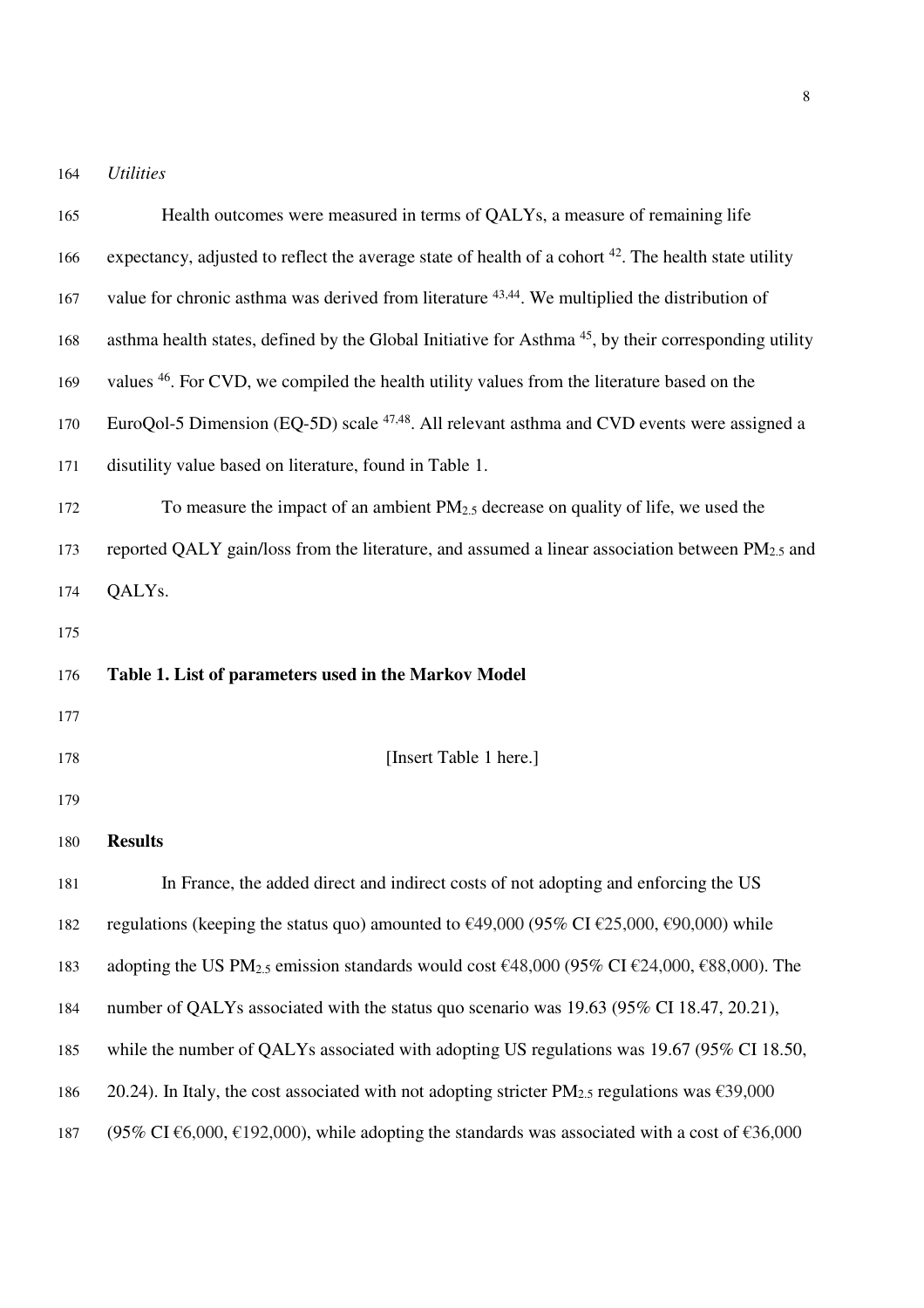| 188 | $(95\% \text{ CI} \text{ } \epsilon 5,000, \epsilon 175,000)$ . The corresponding QALYs for the status quo and new emission |
|-----|-----------------------------------------------------------------------------------------------------------------------------|
| 189 | regulations were 27.38 (95% CI 26.15, 28.15) and 27.69 (95% CI 26.39, 28.45) respectively.                                  |
| 190 | With incremental costs of - $\epsilon$ 1,000 for France and - $\epsilon$ 3,000 for Italy, as well as incremental            |
| 191 | QALYs of 0.04 for France and 0.31 for Italy, adopting US emission standards saves costs and                                 |
| 192 | lives for both French and Italian populations.                                                                              |
| 193 |                                                                                                                             |
| 194 | Table 2. Incremental costs, incremental quality-adjusted life years, and incremental cost-                                  |
| 195 | effectiveness ratios for France and Italy for current vehicle emissions standards versus standards                          |
| 196 | set in the US.                                                                                                              |
| 197 |                                                                                                                             |
| 198 | [Insert Table 2 here]                                                                                                       |
| 199 |                                                                                                                             |
| 200 | The one-way sensitivity analysis indicated that the results of our model were robust to                                     |
| 201 | changes to the parameter values, such as changes in the relative risk of CVD onset, ongoing cost                            |
| 202 | of chronic asthma, new CVD onset incidence rate, etc. (the full list of model parameters                                    |
| 203 | subjected to the sensitivity analysis can be found in Appendix 1, Figure S1). The parameter that                            |
| 204 | affected our model the most was variability in the relative risk of asthma incidence due to an                              |
| 205 | increase in PM <sub>2.5</sub> for France and ongoing cost of chronic CVD for Italy (Appendix 1, Figure S1).                 |
| 206 |                                                                                                                             |
| 207 | [Insert Figure 1 Here.]                                                                                                     |
| 208 |                                                                                                                             |
| 209 | Figure 1. Incremental Cost-Effectiveness Scatter Plot with 95% Credibility Interval (defined as                             |
| 210 | inner space of the grey eclipse) falling within and outside of the willingness-to-pay (WTP)                                 |
| 211 | threshold of €46,000 France and Italy.                                                                                      |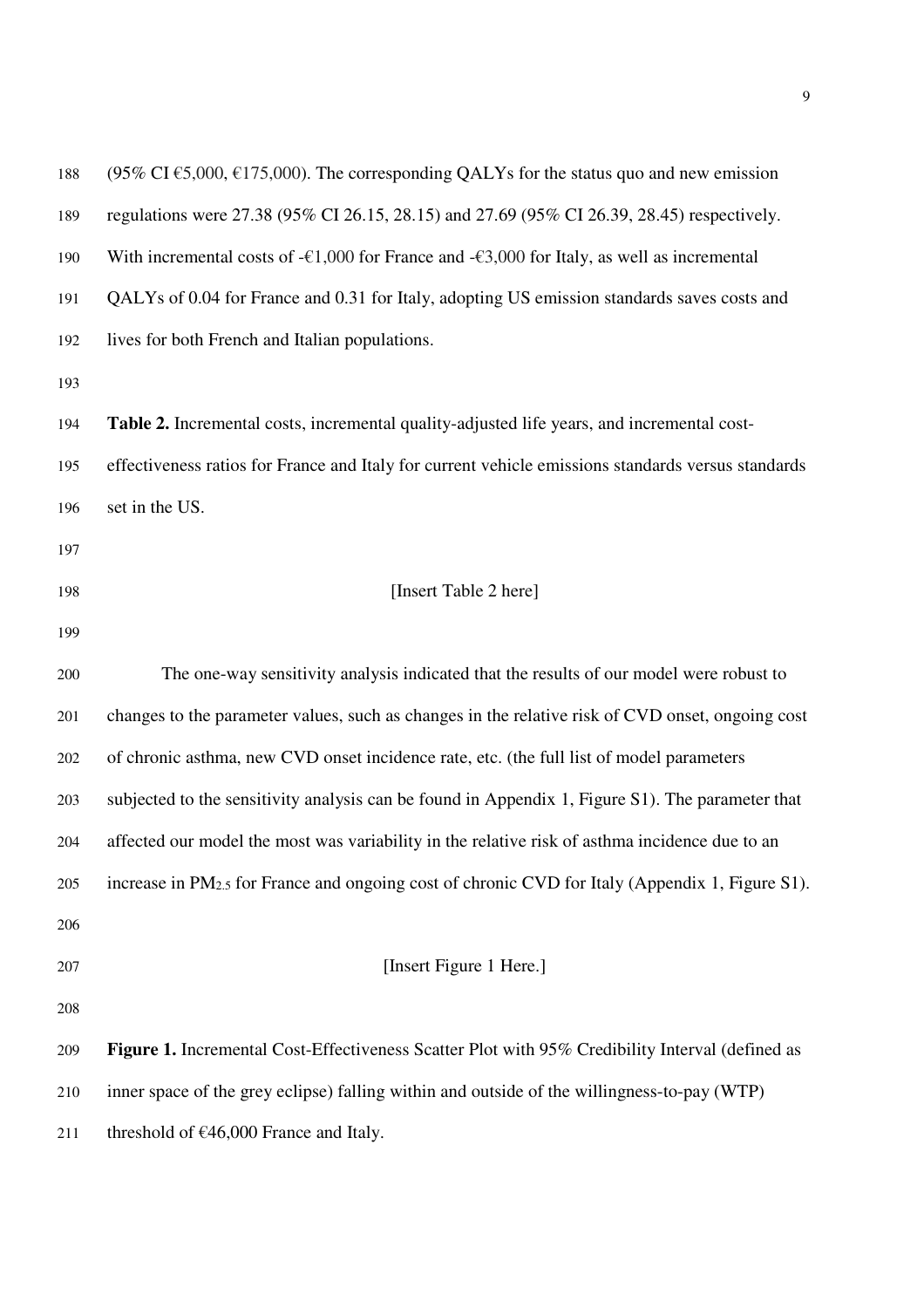| 213 | From the probabilistic Monte Carlo simulation (Figure 1), 93.8% of randomly-generated                   |
|-----|---------------------------------------------------------------------------------------------------------|
| 214 | samples for France and 87.4% of samples from Italy were both cost- and life-saving for adopting         |
| 215 | US $PM2.5$ emission standards compared to no change in air pollution policies. An additional            |
| 216 | 0.7% of French samples and 10.1% of Italian samples fell within a WTP of $\epsilon$ 46,000. Despite     |
| 217 | excluding important benefits associated with regulatory changes, less than six percent of the           |
| 218 | simulations for both France and Italy fell outside of the WTP threshold.                                |
| 219 | From the acceptability curve, with a WTP of $\epsilon$ 46,000, the intervention has 98.7%               |
| 220 | acceptability for France and 96.0% acceptability for Italy. Within the confidence interval of           |
| 221 | €27,000 - €110,000, the intervention maintained higher than 95% acceptability for both countries.       |
| 222 | (Appendix 1, Figure S2)                                                                                 |
| 223 |                                                                                                         |
| 224 | <b>Discussion</b>                                                                                       |
| 225 | We set out to illustrate the changes in societal costs and health associated with changes in            |
| 226 | PM <sub>2.5</sub> regulations. We used two nations as case studies in order to illustrate the tradeoffs |
| 227 | associated with incremental regulatory changes. Cost-saving preventive health interventions are         |
| 228 | very rare, and should be implemented so long as there are no overriding ethical concerns                |
| 229 | associated with doing so $20,49$ . We find that improving vehicle emissions standards and               |
|     |                                                                                                         |
| 230 | enforcement is one of those rare policies that could save both money and lives. The EU has not          |
| 231 | kept pace with the US with respect to vehicle emissions standards set by the US EPA.                    |

- that about 400,000 deaths occur each year as a result of long-term exposure to excessive  $PM_{2.5}$  <sup>15</sup>.
- This human toll also comes with an economic toll for the EU that hits health systems particularly
- hard. This is striking for a block of nations that also offers near universal care to its occupants.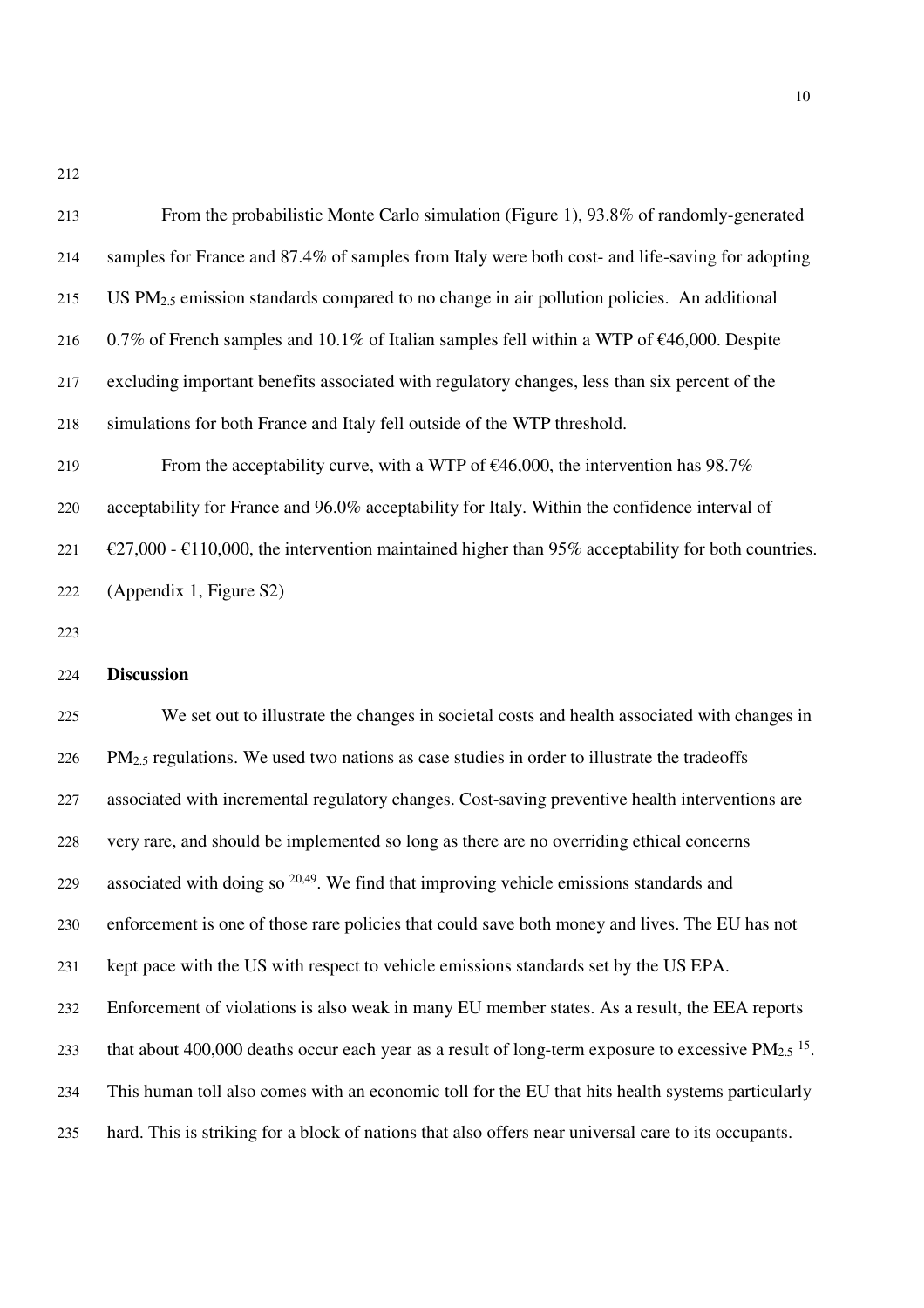Full quantification of the economic and health toll association with regional changes in regulation would be a massive undertaking given the large national variations in emissions, pricing of health goods, and other model inputs, and mean values for EU are of little use. Given our finding that both nations would realize savings, it is likely that most EU nations would realize similar gains. However, countries with tough regulations might experience increases in costs without meaningful gains in health. Likewise, our predictions are not valid for countries with weak regulations that might enact more radical changes that could produce unforeseen and unintended macroeconomic consequences.

Our study also serves as a warning for US policy. Currently, the US is considering relaxing environmental protections, and one EPA scientific advisor has indicated that the air in 246 the US is "too clean" to breathe for optimal health <sup>50</sup>. Relaxing standards, even to a small degree, would likely lead to increases in deaths, disability, and costs. This is likely to be a bigger problem in the US than in Europe not only because driving is more prevalent, but also because healthcare 249 costs are roughly twice those of France or Italy and growing much more rapidly over time <sup>51–53</sup>. A recent study found that PM2.5 concentrations are highly predictive of Covid-19 deaths in the 251 United States  $54,55$ .

Our study has a number of limitations. First, we showed two case studies rather than providing mean impacts in the EU. Some nations in the EU have much higher standards than France or Italy, while others have much lower standards. Like the EU, US states vary with respect to enforcement of EPA vehicle emissions standards. However, because the US automobile market is somewhat monolithic, automobile emissions and fuel efficiency standards in the US are driven more by the state with the toughest regulations than by EPA standards. Another limitation is that our key model inputs—pollution-associated morbidity and mortality—are not derived from randomized trials in humans (for ethical reasons). Rather, they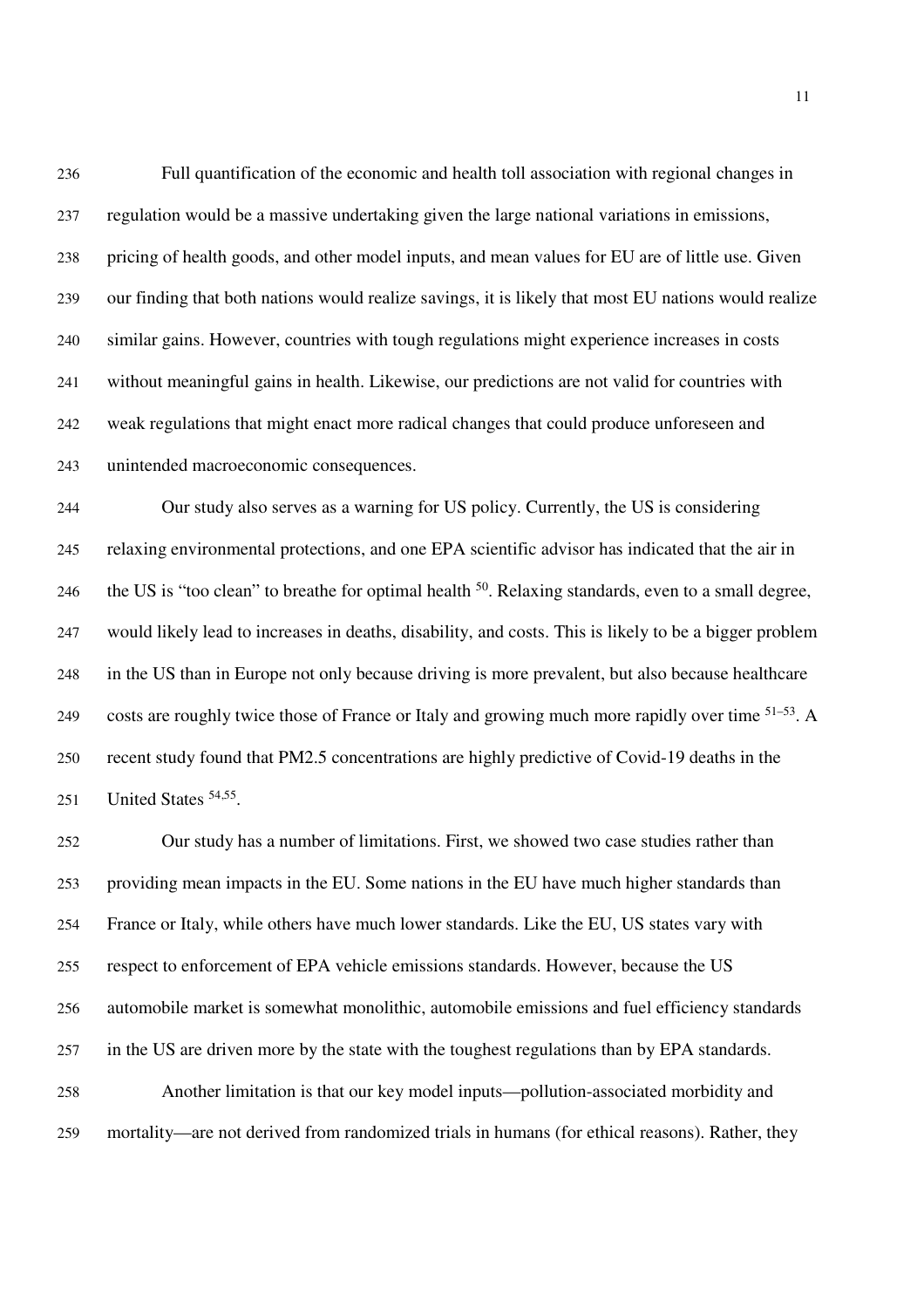| 260 | are derived from observational and quasi-experimental studies of humans backed by experimental               |
|-----|--------------------------------------------------------------------------------------------------------------|
| 261 | animal models. The health effects of pollution could be better or worse than those we present                |
| 262 | here. We account for error in estimates of these and other model inputs by using a broad                     |
| 263 | sensitivity analysis and excluding potentially important pollutants from our estimates.                      |
| 264 |                                                                                                              |
| 265 | Conclusions                                                                                                  |
| 266 | Most medical interventions cost well over \$100,000 per QALY gained <sup>28</sup> , however                  |
| 267 | broader social policies such as education interventions, can save both money and lives <sup>56–59</sup> . We |
| 268 | show that titrating regulatory controls to optimize health could be added to the armament of                 |
| 269 | policies, including vaccines and education interventions $56-59$ , that improve health.                      |
| 270 |                                                                                                              |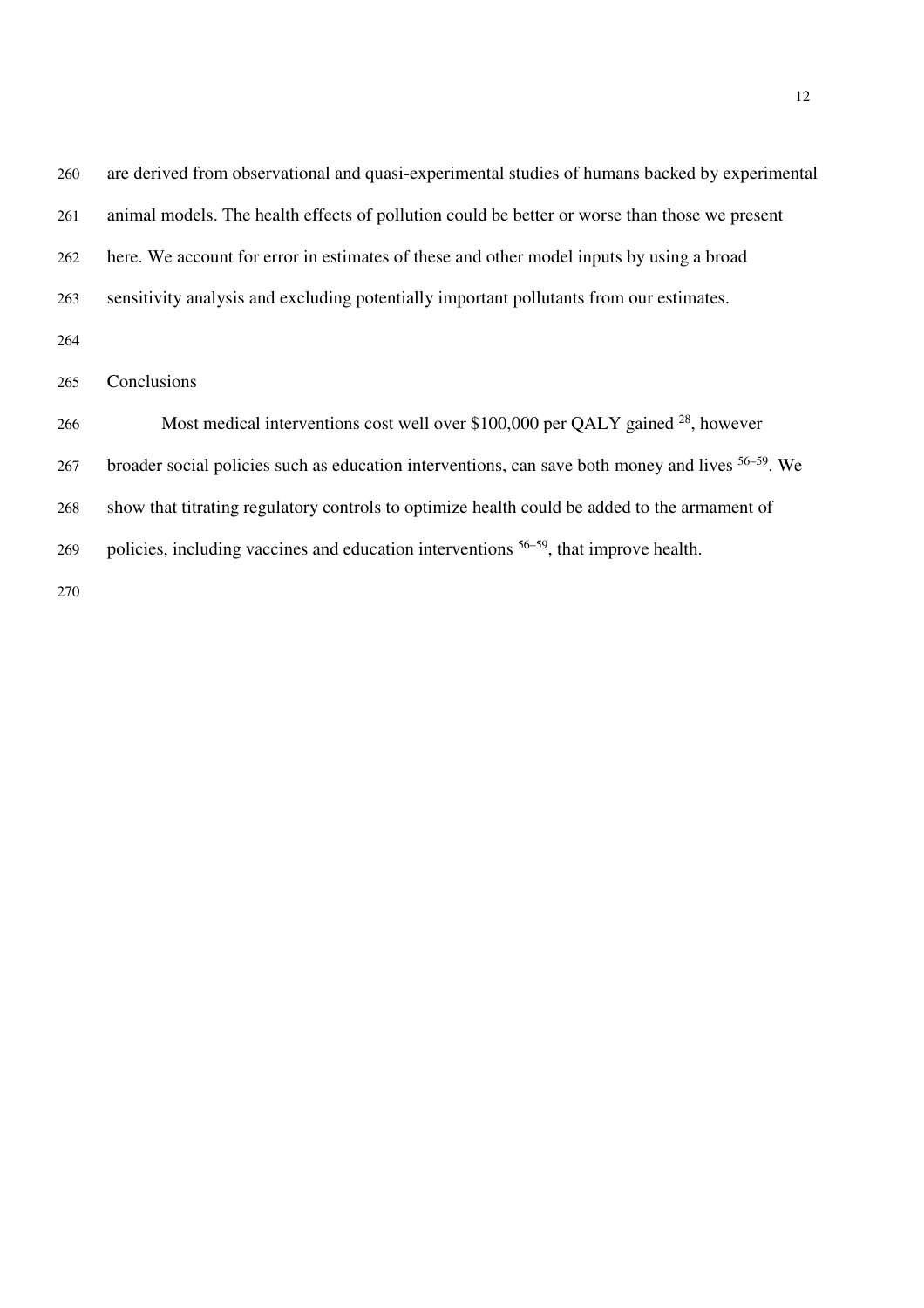| 271 | Acknowledgments: |
|-----|------------------|
|-----|------------------|

- Disclaimers: The research presented in this paper is that of the authors. All data is available in the
- main text or the supplementary materials. The TreeAge model can be provided upon request. All
- data collection and analysis were done in 2018, and the study is exempted from IRB approval.
- Declarations of interest: none
- Funding: This work is supported by Global Research Analytics for Population Health (GRAPH).
- Competing interests: None declared
- Ethical approval: Not required (Quasi experimental study).
- 
- 
- 
- 
- 
- 
- 
- 
- 
- 
- 
- 
- 
- 
- 
-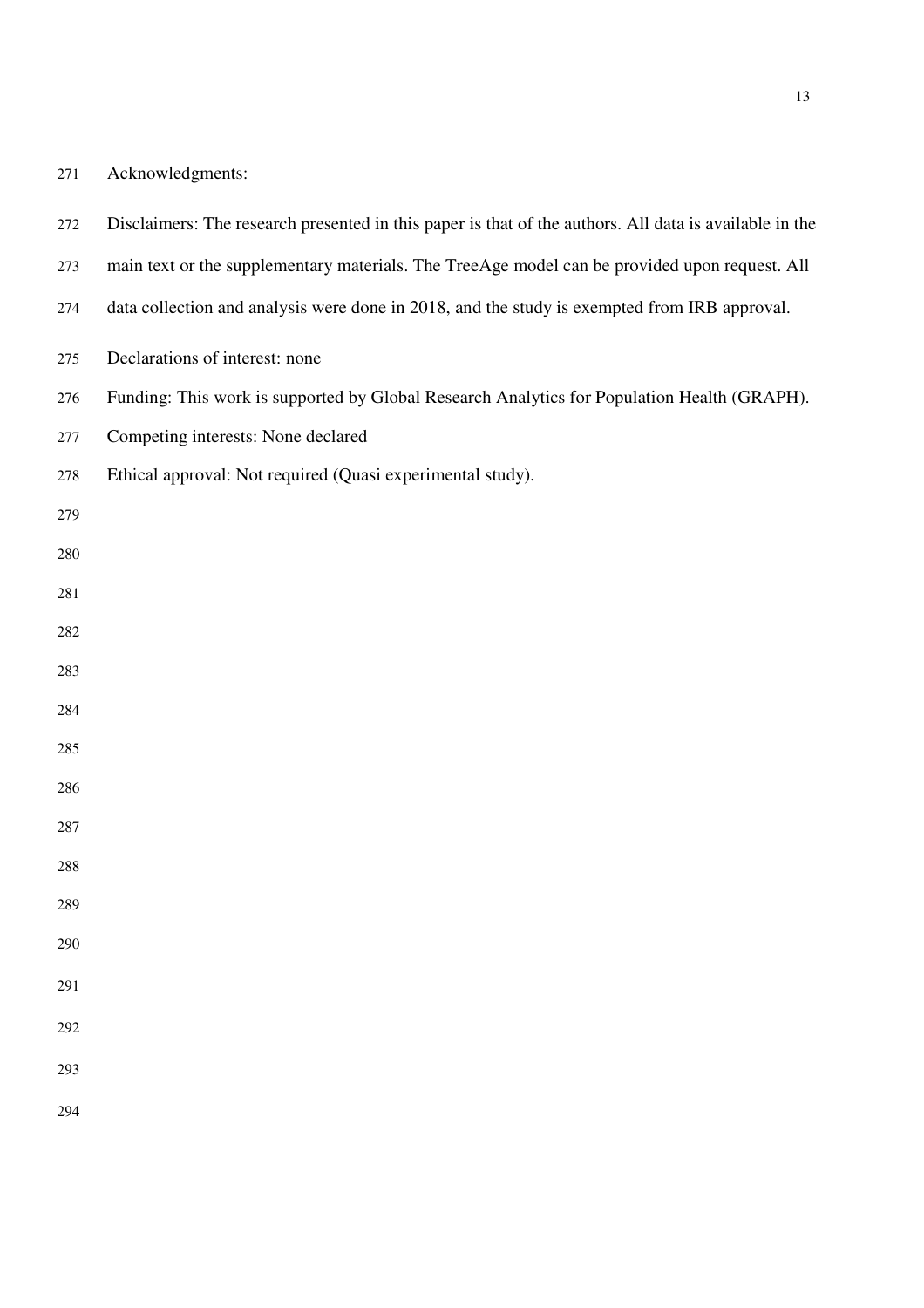References

- 1. European Environment Agency. Air quality in Europe 2017 report [Internet].
- Copenhagen; 2017 [cited 2019 Jun 9]. Available from:
- https://www.eea.europa.eu/publications/air-quality-in-europe-2017
- 2. Beelen R, Raaschou-Nielsen O, Stafoggia M, Andersen ZJ, Weinmayr G, Hoffmann B, et
- al. Effects of long-term exposure to air pollution on natural-cause mortality: An analysis of
- 22 European cohorts within the multicentre ESCAPE project. *Lancet*. 2014;**383**(9919):785–
- 95. doi:10.1016/S0140-6736(13)62158-3
- 3. Jacquemin B, Siroux V, Sanchez M, Carsin AE, Schikowski T, Adam M, et al. Ambient air
- pollution and adult asthma incidence in six European cohorts (ESCAPE). *Environ Health*

*Perspect*. 2015;**123**(6):613–21. doi:10.1289/ehp.1408206

- 4. Schultz AA, Schauer JJ, Malecki KM. Allergic disease associations with regional and localized estimates of air pollution. *Environ Res*. 2017;**155**:77–85.
- doi:10.1016/j.envres.2017.01.039
- 5. Shah ASV, Lee KK, McAllister DA, Hunter A, Nair H, Whiteley W, et al. Short term
- exposure to air pollution and stroke: Systematic review and meta-analysis. *BMJ*.
- 2015;**350**:h1295. doi:10.1136/bmj.h1295
- 6. Wellenius GA, Burger MR, Coull BA, Schwartz J, Suh HH, Koutrakis P, et al. Ambient
- air pollution and the risk of acute ischemic stroke. *Arch Intern Med*. 2012;**172**(3):229–34.
- doi:10.1001/archinternmed.2011.732
- 7. Zheng XY, Ding H, Jiang LN, Chen SW, Zheng JP, Qiu M, et al. Association between Air
- pollutants and asthma emergency room visits and hospital admissions in time series
- studies: A systematic review and meta-Analysis. *PLoS One*. 2015;**10**(9):e0138146.
- doi:10.1371/journal.pone.0138146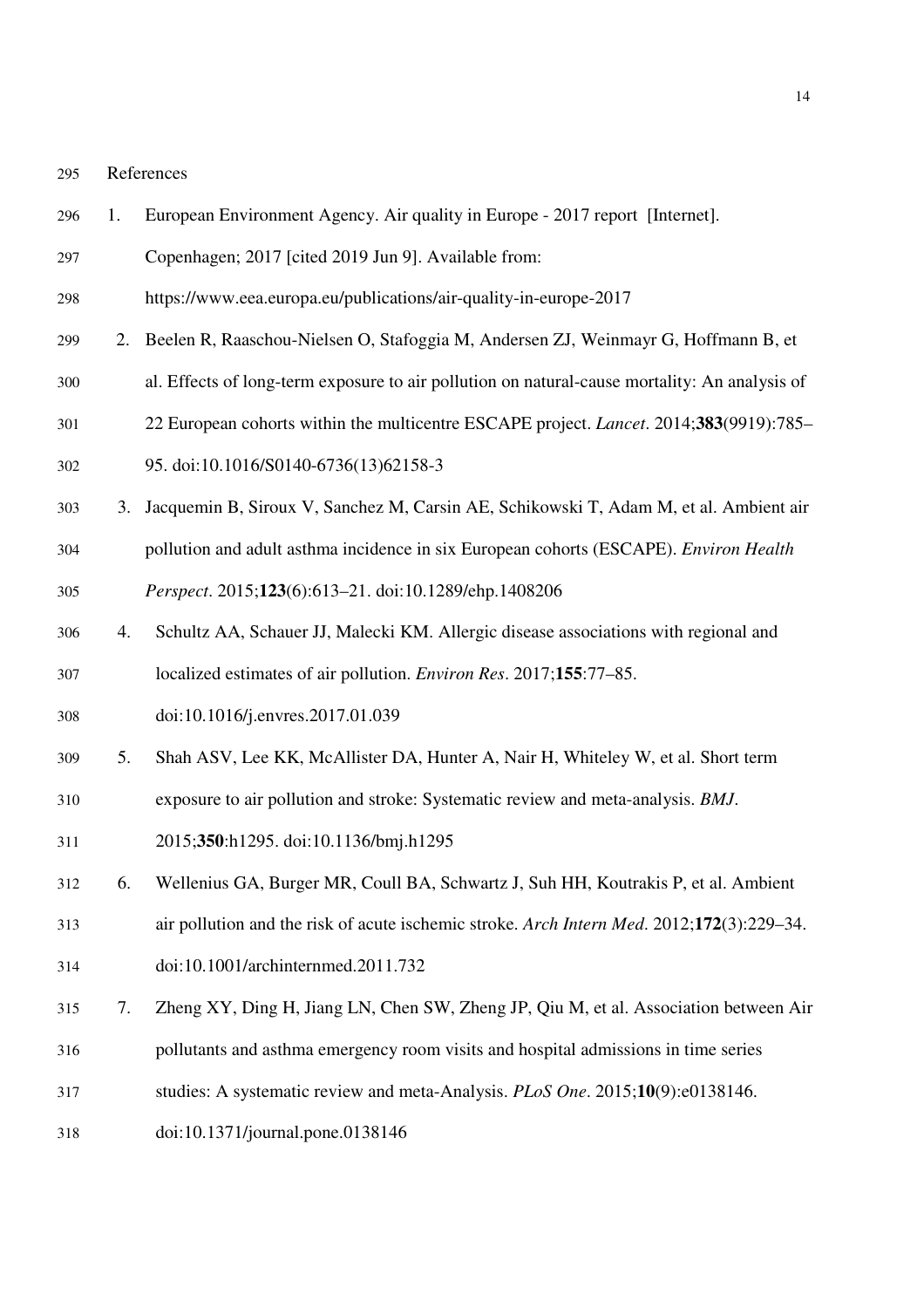| 319 | 8.  | Yang WS, Zhao H, Wang X, Deng Q, Fan WY, Wang L. An evidence-based assessment           |
|-----|-----|-----------------------------------------------------------------------------------------|
| 320 |     | for the association between long-term exposure to outdoor air pollution and the risk of |
| 321 |     | lung cancer. Eur J Cancer Prev. 2016;25(3):163-72. doi:10.1097/CEJ.000000000000158      |
| 322 | 9.  | Health Effects Institute. State of Global Air 2017. Special Report. [Internet]. Health  |
| 323 |     | Effects Institute. 2017 [cited 2019 Jul 9]. p. 1-15. Available from:                    |
| 324 |     | https://www.stateofglobalair.org/sites/default/files/SOGA2017_report.pdf.               |
| 325 |     | 10. Lau J, Hung WT, Cheung CS, Yuen D. Contributions of roadside vehicle emissions to   |
| 326 |     | general air quality in Hong Kong. Transp Res Part D Transp Environ. 2008;13(1):19-26.   |
| 327 |     | doi: 10.1016/j.trd.2007.10.004                                                          |
| 328 | 11. | United States Environmental Protection Agency. Final Rule for Model Year 2017 and       |
| 329 |     | Later Light-Duty Vehicle Greenhouse Gas Emissions and Corporate Average Fuel            |
| 330 |     | Economy Standards [Internet]. United States Environmental Protection Agency. 2016       |
| 331 |     | [cited 2019 May 16]. Available from: https://www.epa.gov/regulations-emissions-         |
| 332 |     | vehicles-and-engines/final-rule-model-year-2017-and-later-light-duty-vehicle            |
| 333 | 12. | Giannadaki D, Lelieveld J, Pozzer A. Implementing the US air quality standard for PM2.5 |
| 334 |     | worldwide can prevent millions of premature deaths per year. Environ Heal A.            |
| 335 |     | 2016;15(1):88. doi:10.1186/s12940-016-0170-8                                            |
| 336 | 13. | United States Environmental Protection Agency. Table of Historical Particulate Matter   |
| 337 |     | (PM) National Ambient Air Quality Standards (NAAQS) [Internet]. United States           |
| 338 |     | Environmental Protection Agency. 2018 [cited 2020 Apr 7]. Available from:               |
| 339 |     | https://www.epa.gov/pm-pollution/table-historical-particulate-matter-pm-national-       |
| 340 |     | ambient-air-quality-standards-naaqs                                                     |
| 341 | 14. | World Health Organization. WHO Air quality guidelines for particulate matter, ozone,    |
| 342 |     | nitrogen dioxide and sulfur dioxide [Internet]. Geneva; 2006 [cited 2019 May 31].       |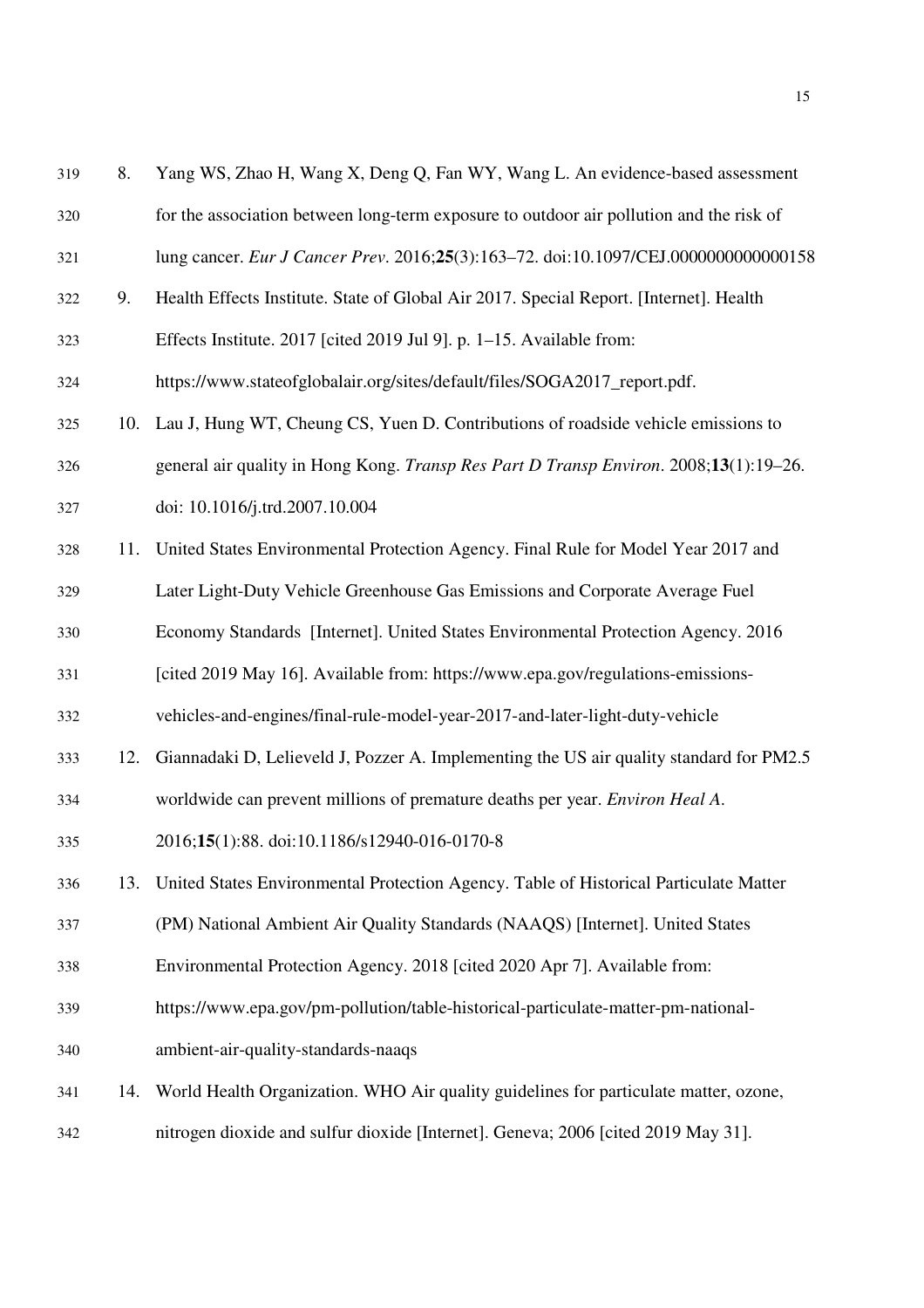Available from:

| 344 |     | https://apps.who.int/iris/bitstream/handle/10665/69477/WHO_SDE_PHE_OEH_06.02_en            |
|-----|-----|--------------------------------------------------------------------------------------------|
| 345 |     | g.pdf;jsessionid=B69B7F29F7F6AE305EC9F1A362BD9C89?sequence=1                               |
| 346 |     | 15. European Environment Agency. Air quality in Europe 2019 [Internet]. European           |
| 347 |     | Environment Agency. 2019 [cited 2020 Apr 7]. Available from:                               |
| 348 |     | https://www.eea.europa.eu//publications/air-quality-in-europe-2019                         |
| 349 | 16. | European Environment Agency. Air pollutant concentrations at station level (statistics)    |
| 350 |     | [Internet]. European Environment Agency. 2017 [cited 2019 May 29]. Available from:         |
| 351 |     | https://www.eea.europa.eu/data-and-maps/data/air-pollutant-concentrations-at-station       |
| 352 | 17. | European Commission. Air Quality Standards [Internet]. European Commission. 2019           |
| 353 |     | [cited 2019 Jun 8]. Available from:                                                        |
| 354 |     | https://ec.europa.eu/environment/air/quality/standards.htm                                 |
| 355 | 18. | Pascal M, Corso M, Chanel O, Declercq C, Badaloni C, Cesaroni G, et al. Assessing the      |
| 356 |     | public health impacts of urban air pollution in 25 European cities: Results of the Aphekom |
| 357 |     | project. Sci Total Environ. 2013;449:390-400. doi:10.1016/j.scitotenv.2013.01.077          |
| 358 | 19. | Chanel O, Perez L, Künzli N, Medina S, Aphekom group. The hidden economic burden of        |
| 359 |     | air pollution-related morbidity: evidence from the Aphekom project. Eur J Heal Econ.       |
| 360 |     | 2016;17(9):1101-15. doi:10.1007/s10198-015-0748-z                                          |
| 361 | 20. | Sanders GD, Neumann PJ, Basu A, Brock DW, Feeny D, Krahn M, et al.                         |
| 362 |     | Recommendations for conduct, methodological practices, and reporting of cost-              |
| 363 |     | effectiveness analyses: Second panel on cost-effectiveness in health and medicine. JAMA.   |
| 364 |     | 2016:316(10):1093-103. doi:10.1001/jama.2016.12195                                         |
| 365 | 21. | Treeage Software. TreeAge Pro 2016. Version R1 [software]. 2016 [cited 2019 May 17].       |
| 366 |     | Available from: http://www.treeage.com/news/treeage-pro-2016-r1-0/                         |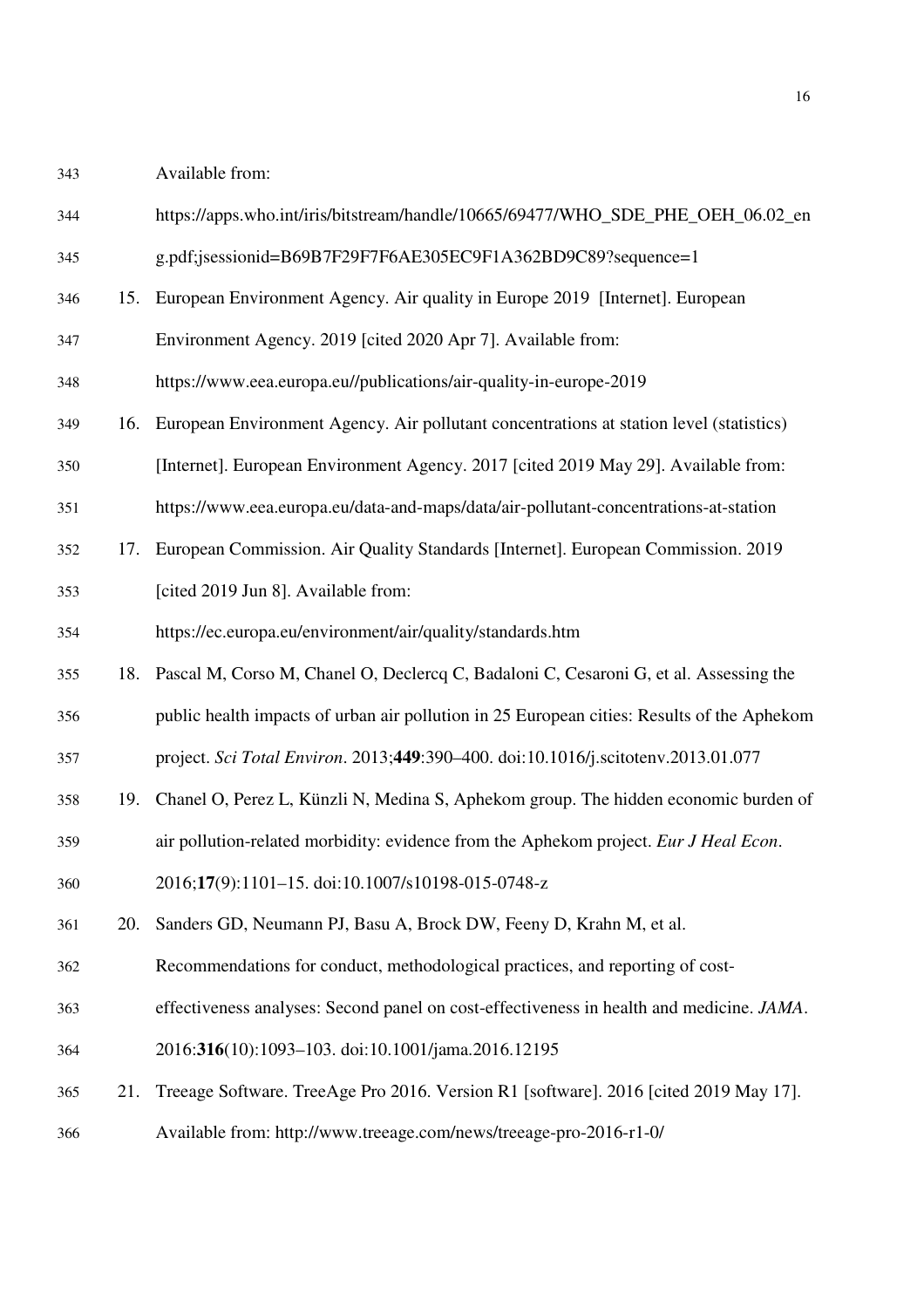| 367 |     | 22. European Commission. Vehicle categories [Internet]. European Commission. [cited 2019]  |
|-----|-----|--------------------------------------------------------------------------------------------|
| 368 |     | Apr 3]. Available from: https://ec.europa.eu/growth/sectors/automotive/vehicle-            |
| 369 |     | categories_en                                                                              |
| 370 | 23. | Transport Policy. US: Vehicle Definitions [Internet]. 2018 [cited 2019 Apr 3]. Available   |
| 371 |     | from: https://www.transportpolicy.net/standard/us-vehicle-definitions/                     |
| 372 | 24. | European Automobile Manufacturers' Association (ACEA). Vehicles in use - Europe 2017       |
| 373 |     | [Internet]. Brussels; 2017 [cited 2019 May 10]. Available from:                            |
| 374 |     | https://www.acea.be/statistics/article/vehicles-in-use-europe-2017                         |
| 375 |     | 25. Voorspools KR, D'haeseleer WD. Modelling of electricity generation of large            |
| 376 |     | interconnected power systems: How can a CO2 tax influence the European generation mix.     |
| 377 |     | Energy Convers Manag. 2006;47(11-12):1338-58.                                              |
| 378 |     | https://doi.org/10.1016/j.enconman.2005.08.022                                             |
| 379 |     | 26. De Beaupuy F. France's Power Emissions Fell in 2019 as Coal's Share Dipped.            |
| 380 |     | Bloomberg [Internet]. 2020 Feb 12 [cited 2020 Apr 10]; Available from:                     |
| 381 |     | https://www.bloomberg.com/news/articles/2020-02-12/france-s-power-emissions-tumbled-       |
| 382 |     | in-2019-as-coal-s-share-slumped                                                            |
| 383 | 27. | Eurostat. Eurostat Database [Internet]. Eurostat; 2020 [cited 2019 May 7]. Available from: |
| 384 |     | https://ec.europa.eu/eurostat/data/database                                                |
| 385 | 28. | Muening P, Bounthavong M. Cost-effectiveness analyses in health: a practical approach.     |
| 386 |     | 3 <sup>rd</sup> edition. San Francisco: Jossey-Bass; 2016.                                 |
| 387 | 29. | Desaigues B, Ami D, Bartczak A, Braun-Kohlová M, Chilton S, Czajkowski M, et al.           |
| 388 |     | Economic valuation of air pollution mortality: A 9-country contingent valuation survey of  |
| 389 |     | value of a life year (VOLY). <i>Ecol Indic</i> . 2011;11(3):902-10.                        |
| 390 |     | doi:10.1016/j.ecolind.2010.12.006                                                          |
|     |     |                                                                                            |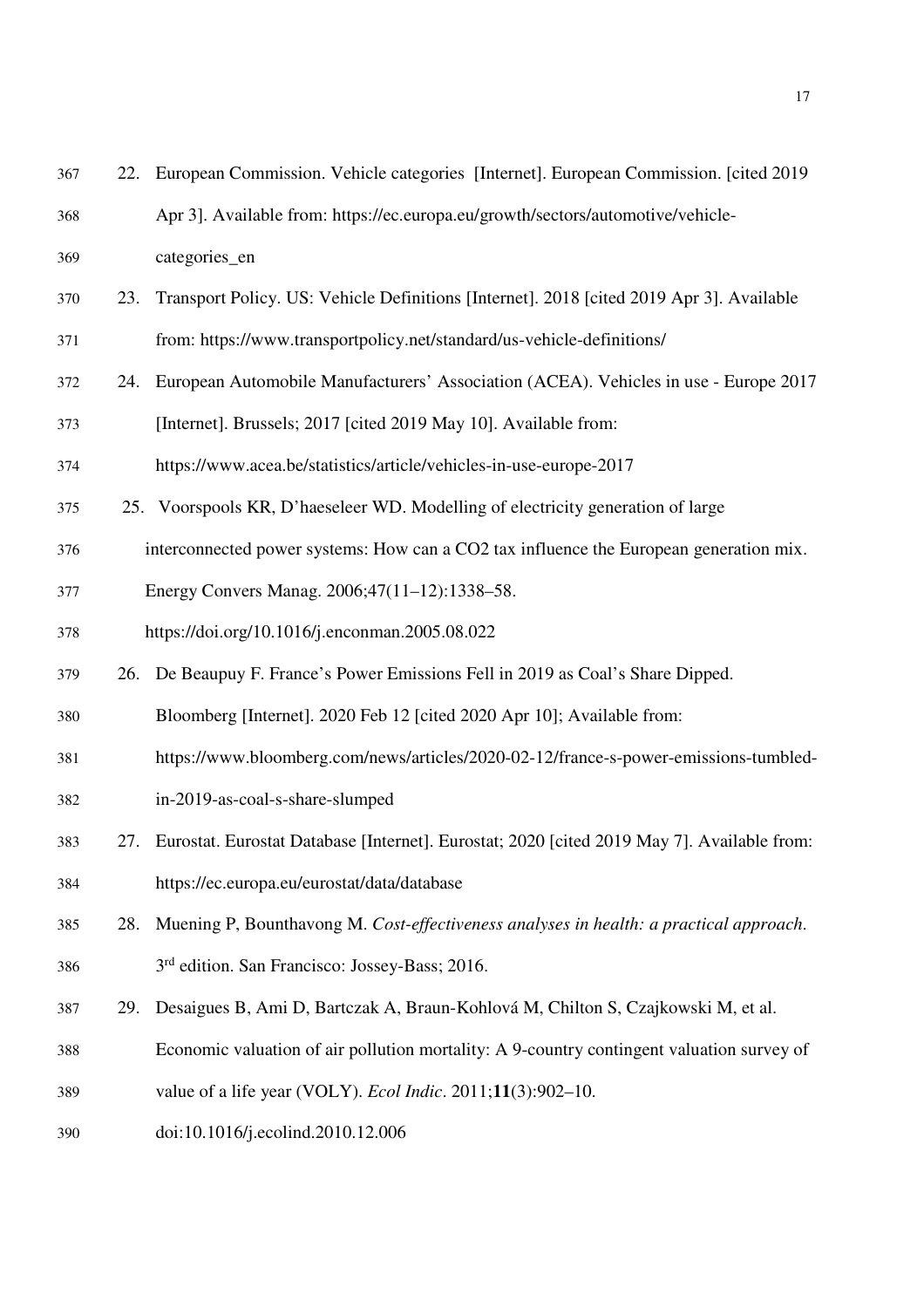| 391 | 30. | Institut national d'études démographiques (INED). Mortality rates by sex and age             |
|-----|-----|----------------------------------------------------------------------------------------------|
| 392 |     | [Internet]. Institut national d'études démographiques (INED). 2017 [cited 2019 Apr 25].      |
| 393 |     | Available from: https://www.ined.fr/en/everything_about_population/data/france/deaths-       |
| 394 |     | causes-mortality/mortality-rates-sex-age/                                                    |
| 395 | 31. | Ministero della Salute. Lo stato di salute della popolazione - RSSP 2012-2013 [Internet].    |
| 396 |     | Ministero della Salute. 2014 [cited 2019 Apr 25]. Available from:                            |
| 397 |     | http://www.rssp.salute.gov.it/rssp2012/paginaMenuSezioneRssp2012.jsp?sezione=statoSal        |
| 398 |     | ute&lingua=italiano                                                                          |
| 399 | 32. | Benjamin EJ, Blaha MJ, Chiuve SE, Cushman M, Das SR, Deo R, et al. Heart Disease and         |
| 400 |     | Stroke Statistics' 2017 Update: A Report from the American Heart Association.                |
| 401 |     | Circulation. 2017;135:e146-603. doi:10.1161/CIR.000000000000485                              |
| 402 | 33. | Demoly P, Gueron B, Annunziata K, Adamek L, Walters RD. Update on asthma control in          |
| 403 |     | five European countries: Results of a 2008 survey. Eur Respir Rev. 2010;19(116):150-7.       |
| 404 |     | doi:10.1183/09059180.00002110                                                                |
| 405 | 34. | Institut National de la statistique et des études économiques (INSEE). Population changes:   |
| 406 |     | Demographic balance sheet 2017 - Retrospective Tables [Internet]. Institut National de la    |
| 407 |     | statistique et des études économiques (INSEE). 2018 [cited 2019 Apr 25]. Available from:     |
| 408 |     | https://www.insee.fr/en/statistiques/2382601?sommaire=2382613#consulter-sommaire             |
| 409 | 35. | Italian National Institute of Statistics (ISTAT). Demographic Indicators - Estimates for the |
| 410 |     | year 2015 [Internet]. Italian National Institute of Statistics (ISTAT). 2016 [cited 2019 Apr |
| 411 |     | 25]. Available from: https://www.istat.it/it/archivio/180494                                 |
| 412 | 36. | Hoek G, Krishnan RM, Beelen R, Peters A, Ostro B, Brunekreef B, et al. Long-term air         |
| 413 |     | pollution exposure and cardio-respiratory mortality: A review. Environmental Health.         |
| 414 |     | 2013;12(1):43. doi:10.1186/1476-069X-12-43                                                   |
|     |     |                                                                                              |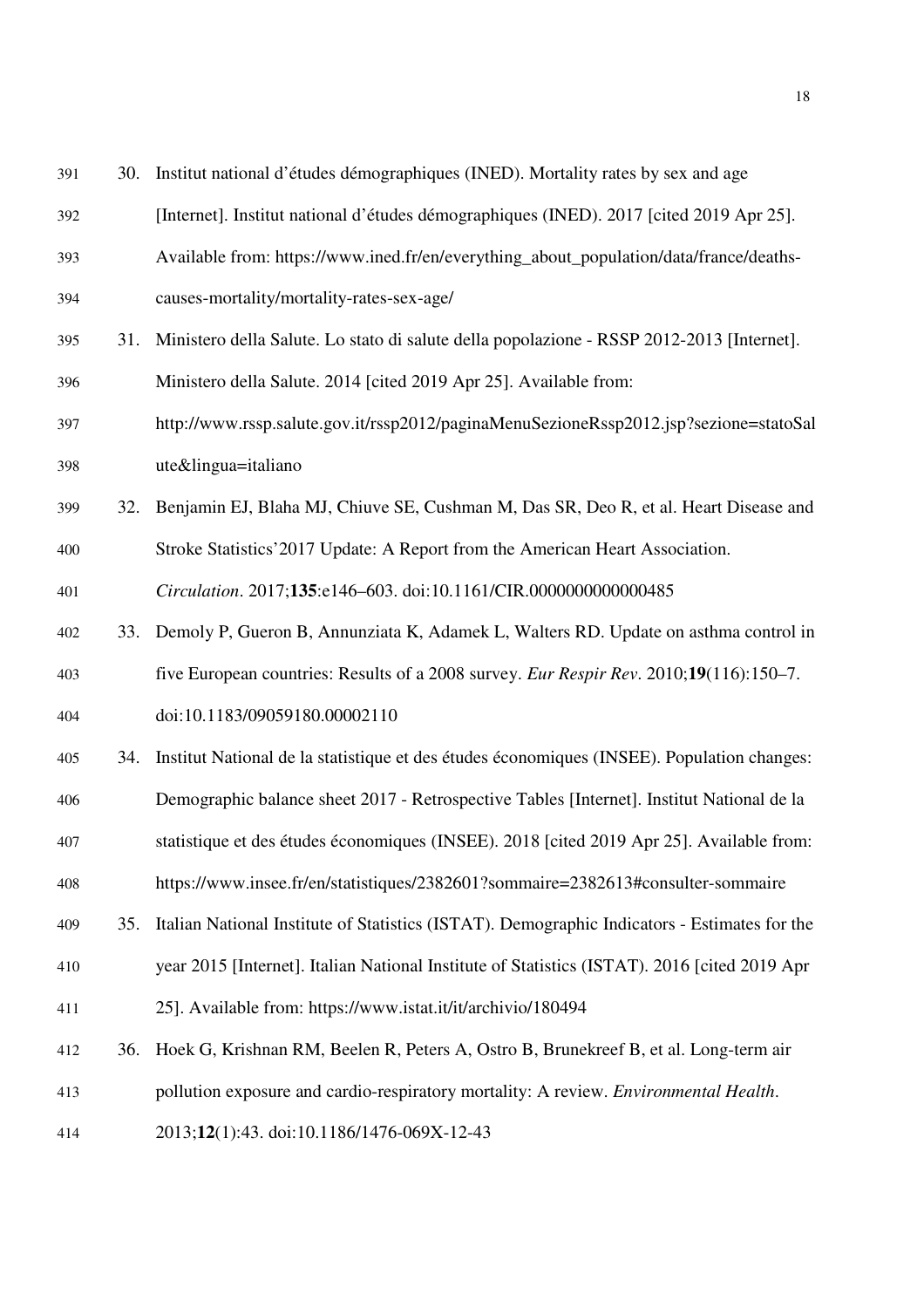| 415 | 37. | Chevreul K, Durand-Zaleski I, Gouépo A, Fery-Lemonnier E, Hommel M, Woimant F. Cost        |
|-----|-----|--------------------------------------------------------------------------------------------|
| 416 |     | of stroke in France. Eur J Neurol. 2013;20(7):1094-100. doi:10.1111/ene.12143              |
| 417 |     | 38. Dal Negro RW, Distante C, Bonadiman L, Turco P, Iannazzo S. Cost of persistent asthma  |
| 418 |     | in Italy. Multidiscip Respir Med. 2016;11(1):44. doi:10.1186/s40248-016-0080-1             |
| 419 |     | 39. Doz M, Chouaid C, Com-Ruelle L, Calvo E, Brosa M, Robert J, et al. The association     |
| 420 |     | between asthma control, health care costs, and quality of life in France and Spain. BMC    |
| 421 |     | Pulm Med. 2013;13(1):15. doi:10.1186/1471-2466-13-15                                       |
| 422 | 40. | Fattore G, Torbica A, Susi A, Giovanni A, Benelli G, Gozzo M, et al. The social and        |
| 423 |     | economic burden of stroke survivors in Italy: A prospective, incidence-based, multi-centre |
| 424 |     | cost of illness study. BMC Neurol. 2012;12(1):137. doi:10.1186/1471-2377-12-137            |
| 425 | 41. | Van Ganse E, Antonicelli L, Zhang Q, Laforest L, Yin DD, Nocea G, et al. Asthma-related    |
| 426 |     | resource use and cost by GINA classification of severity in three European countries.      |
| 427 |     | Respir Med. 2006;100(1):140-7. doi:10.1016/j.rmed.2005.03.041                              |
| 428 | 42. | National Institute for Health and Care Excellence. The NICE Glossary [Internet]. National  |
| 429 |     | Institute for Health and Care Excellence. 2018 [cited 2019 Apr 25]. Available from:        |
| 430 |     | https://www.nice.org.uk/glossary?letter=q                                                  |
| 431 | 43. | Zafari Z, Sadatsafavi M, Marra CA, Chen W, FitzGerald JM. Cost-effectiveness of            |
| 432 |     | bronchial thermoplasty, omalizumab, and standard therapy for moderate-to-severe allergic   |
| 433 |     | asthma. PLoS One. 2016;11(1). doi:10.1371/journal.pone.0146003                             |
| 434 | 44. | Zafari Z, Sadatsafavi M, Mark FitzGerald J. Cost-effectiveness of tiotropium versus        |
| 435 |     | omalizumab for uncontrolled allergic asthma in US. Cost Eff Resour Alloc. 2018;16(1):3.    |
| 436 |     | doi:10.1186/s12962-018-0089-8                                                              |
| 437 | 45. | Global Initiative for Asthma. Global Strategy for Asthma Management and Prevention         |
| 438 |     | [Internet]. 2018 [cited 2019 May 11]. Available from: https://ginasthma.org/reports/       |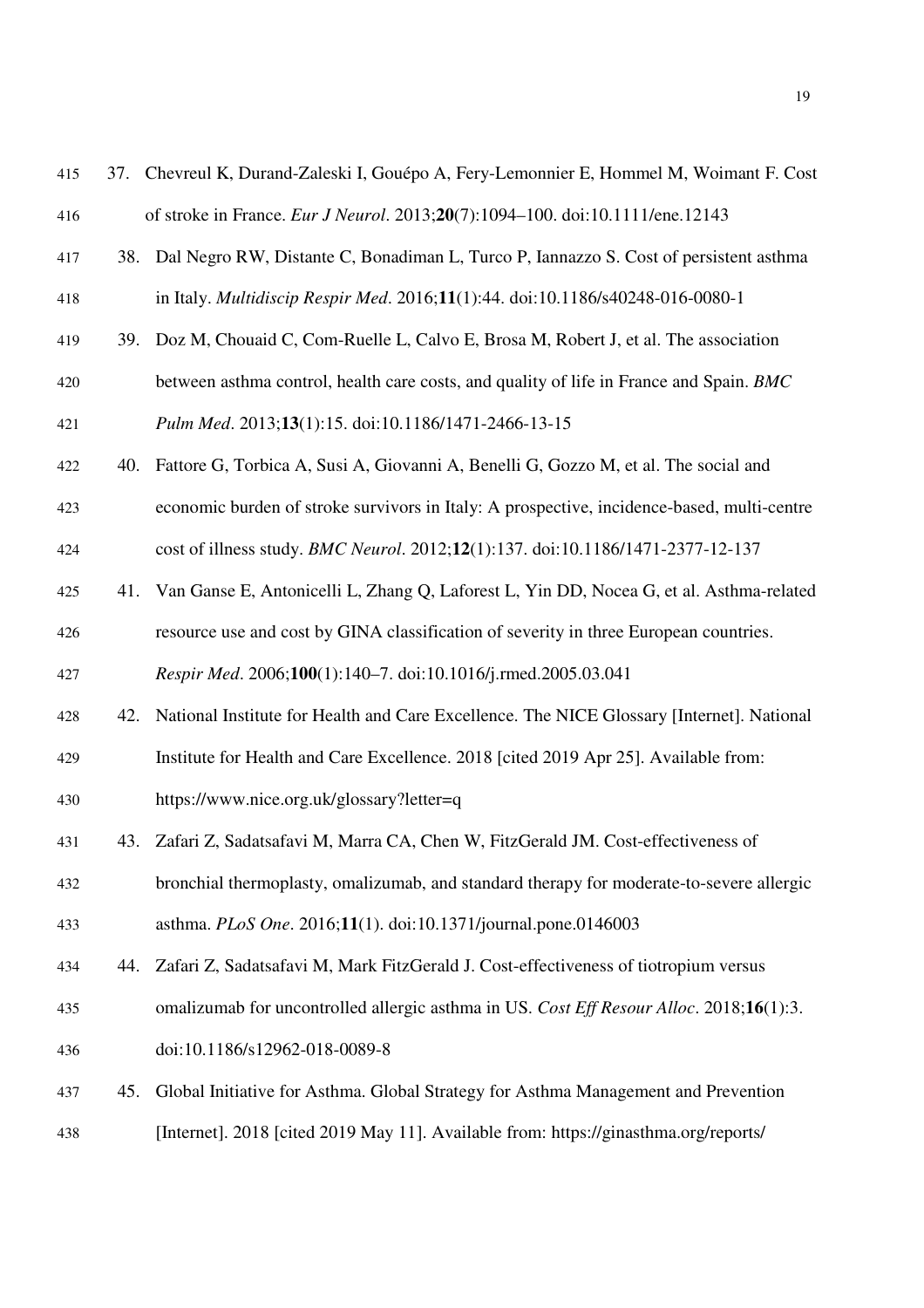| 440 |     | 46. Zafari Z, Lynd LD, Fitzgerald JM, Sadatsafavi M. Economic and health effect of full     |
|-----|-----|---------------------------------------------------------------------------------------------|
| 441 |     | adherence to controller therapy in adults with uncontrolled asthma: A simulation study. $J$ |
| 442 |     | Allergy Clin Immunol. 2014;134(4):908-915.e3. doi:10.1016/j.jaci.2014.04.009                |
| 443 | 47. | Jiao B, Zafari Z, Will B, Ruggeri K, Li S, Muennig P. The cost-effectiveness of lowering    |
| 444 |     | permissible noise levels around U.S. airports. Int J Environ Res Public Health.             |
| 445 |     | 2017;14(12):1497. doi:10.3390/ijerph14121497                                                |
| 446 | 48. | Ara R, Brazier JE. Populating an economic model with health state utility values: Moving    |
| 447 |     | toward better practice. Value Heal. 2010;13(5):509-18. doi:10.1111/j.1524-                  |
| 448 |     | 4733.2010.00700.x                                                                           |
| 449 |     | 49. Weinstein MC, Siegel JE, Gold MR, Kamlet MS, Russell LB. Recommendations of the         |
| 450 |     | panel on cost-effectiveness in health and medicine. JAMA J Am Med Assoc.                    |
| 451 |     | 1996;276(15):1253. doi:10.1001/jama.1996.03540150055031                                     |
| 452 | 50. | Brueck H. One of the EPA's newest science experts thinks 'modern air' is too clean to       |
| 453 |     | breathe. Business Insider [Internet]. 2017 Nov 8 [cited 2019 May 17]; Available from:       |
| 454 |     | https://www.businessinsider.fr/us/scott-pruitt-scientific-advisory-board-environmental-     |
| 455 |     | protection-agency-modern-air-robert-phalen-2017-11                                          |
| 456 | 51. | Charlesworth A. Why is health care inflation greater than general inflation? J Health Serv  |
| 457 |     | Res Policy. 2014;19(3):129-30. doi:10.1177/1355819614531940                                 |
| 458 | 52. | Dunn A, Grosse SD, Zuvekas SH. Adjusting Health Expenditures for Inflation: A Review        |
| 459 |     | of Measures for Health Services Research in the United States. Health Serv Res.             |
| 460 |     | 2018;53(1):175-96. doi:10.1111/1475-6773.12612                                              |
| 461 | 53. | Roman BR. On Marginal Health Care — Probability Inflation and the Tragedy of the            |
| 462 |     | Commons. N Engl J Med. 2015;372(6):572-5. doi:10.1056/NEJMms1407446                         |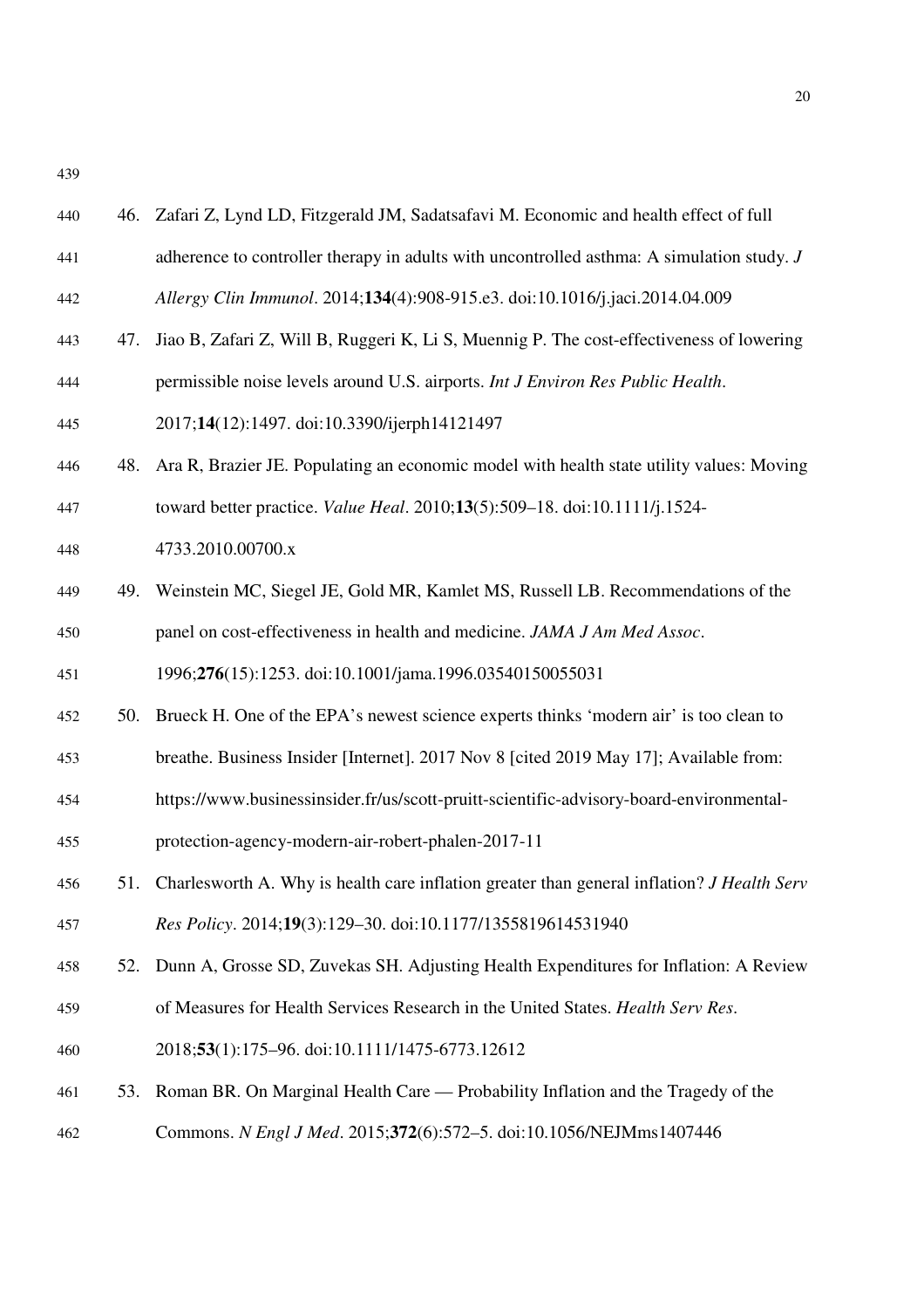- 54. Wu X, Nethery RC, Sabath BM, Braun D, Dominici F. Exposure to air pollution and
- COVID-19 mortality in the United States. *medRxiv*. 2020. doi:
- https://doi.org/10.1101/2020.04.05.20054502
- 55. Muennig P. Opinion | As Fears of Wuhan's Coronavirus Spread. The New York Times
- [Internet]. 2020 Jan 31 [cited 2020 Apr 10]; Available from:
- https://www.nytimes.com/2020/01/31/opinion/letters/wuhan-coronavirus.html
- 56. Muennig PA, Epstein M, Li G, DiMaggio C. The cost-effectiveness of New York City's
- Safe Routes to School Program. *Am J Public Health*. 2014;**104**(7):1294–9.
- doi:10.2105/AJPH.2014.301868
- 57. Muennig PA, Quan R, Chiuzan C, Glied S. Considering whether Medicaid is worth the
- cost: Revisiting the Oregon Health Study. *Am J Public Health*. 2015;**105**(5):866-71.
- doi:10.2105/AJPH.2014.302485
- 58. Muennig PA, Mohit B, Wu J, Jia H, Rosen Z. Cost Effectiveness of the Earned Income
- Tax Credit as a Health Policy Investment. *Am J Prev Med*. 2016;**51**(6):874–81.
- doi:10.1016/j.amepre.2016.07.001
- 59. Wu J, Dean KS, Rosen Z, Muennig PA. The Cost-effectiveness Analysis of Nurse-Family Partnership in the United States. *J Health Care Poor Underserved*. 2017;**28**(4):1578–97.
- doi:10.1353/hpu.2017.0134
- 60. United States Environmental Protection Agency. Particulate Matter (PM2.5) Trends
- [Internet]. United States Environmental Protection Agency. 2016 [cited 2019 Jun 8.
- Available from: https://www.epa.gov/air-trends/particulate-matter-pm25-trends
- 61. Comité des Constructeurs Français d'Automobiles (CCFA). Number of passenger cars
- registered in France in 2013 and 2014, by fuel type [Internet]. Statista: The Statistics
- Portal. 2018 [cited 2019 Apr 25]. Available from: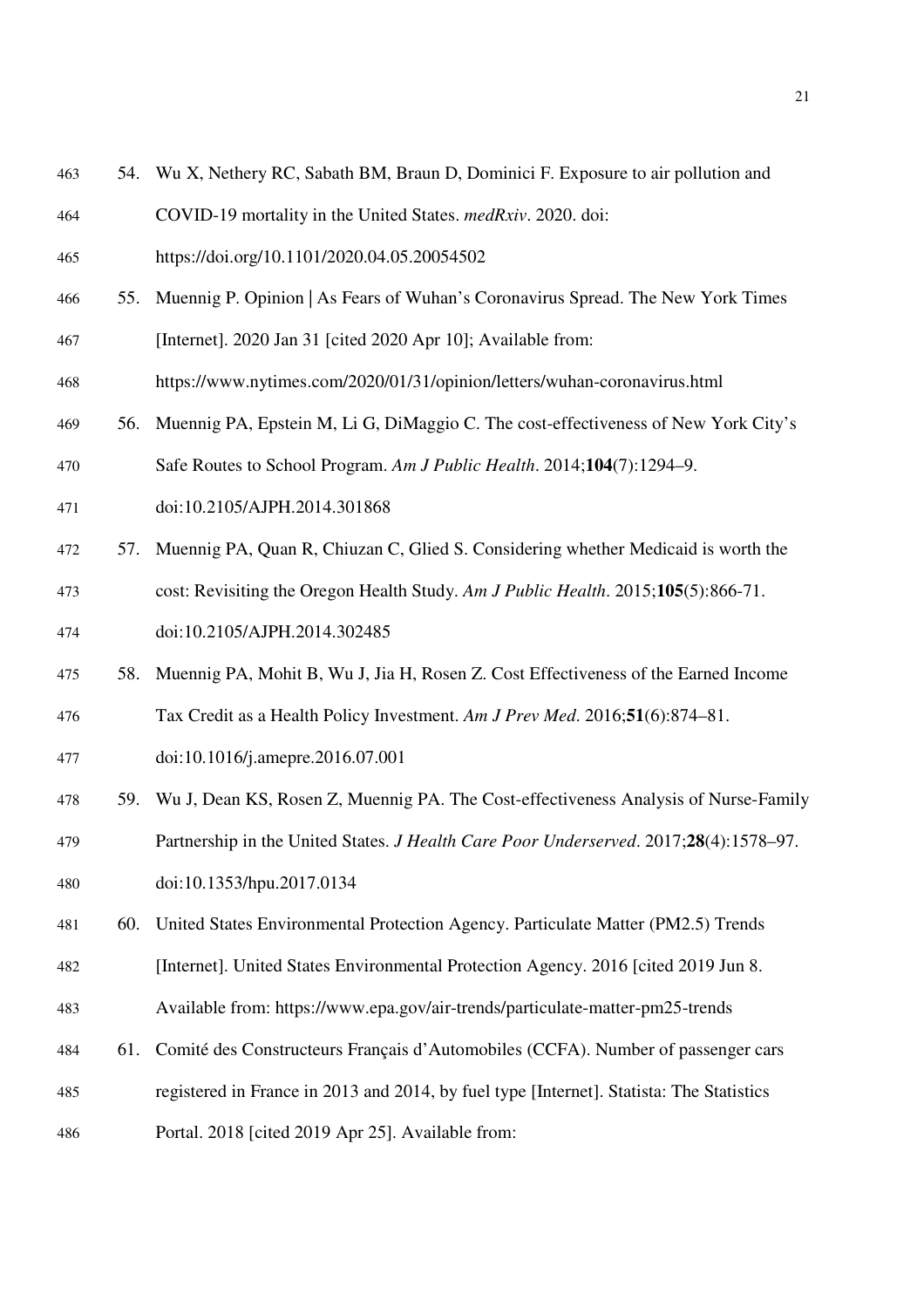| 487 |     | https://www.statista.com/statistics/418737/passenger-car-registrations-in-france-by-fuel/    |
|-----|-----|----------------------------------------------------------------------------------------------|
| 488 | 62. | UNRAE. Number of passenger cars sold in Italy from 2014 to 2019, by fuel type                |
| 489 |     | [Internet]. Statista: The Statistics Portal. 2016 [cited 2019 Apr 25]. Available from:       |
| 490 |     | https://www.statista.com/statistics/417567/passenger-car-sales-in-italy-by-fuel-type/        |
| 491 | 63. | European Central Bank. ECB euro reference exchange rate: US dollar (USD) [Internet].         |
| 492 |     | European Central Bank. 2018 [cited 2019 May 5]. Available from:                              |
| 493 |     | https://www.ecb.europa.eu/stats/policy_and_exchange_rates/euro_reference_exchange_rat        |
| 494 |     | es/html/eurofxref-graph-usd.en.html                                                          |
| 495 |     | 64. Price D, Fletcher M, Van Der Molen T. Asthma control and management in 8,000             |
| 496 |     | European patients: The REcognise Asthma and LInk to Symptoms and Experience                  |
| 497 |     | (REALISE) survey. Npj Prim Care Respir Med. 2014;24(1):14009.                                |
| 498 |     | doi:10.1038/npjpcrm.2014.9                                                                   |
| 499 | 65. | Institute for Health Metrics and Evaluation. Global Burden of Disease Results Tool.          |
| 500 |     | Global Health Data Exchange. [Internet]. Institute for Health Metrics and Evaluation. 2018   |
| 501 |     | [cited 2019 May 29]. Available from: http://ghdx.healthdata.org/gbd-results-tool             |
| 502 | 66. | Aubas C, Bourdin A, Aubas P, Gamez AS, Halimi L, Vachier I, et al. Role of comorbid          |
| 503 |     | conditions in asthma hospitalizations in the south of France. Allergy Eur J Allergy Clin     |
| 504 |     | Immunol. 2013;68(5):637-43. doi:10.1111/all.12137                                            |
| 505 | 67. | Lloyd-Jones D, Adams RJ, Brown TM, Carnethon M, Dai S, De Simone G, et al.                   |
| 506 |     | Executive summary: Heart disease and stroke statistics-2010 update: A report from the        |
| 507 |     | American Heart Association. Circulation. 2010;121(7):e46-e215.                               |
| 508 |     | doi:10.1161/CIRCULATIONAHA.109.192667                                                        |
| 509 | 68. | Terzano C, Cremonesi G, Girbino G, Ingrassia E, Marsico S, Nicolini G, et al. 1-year         |
| 510 |     | prospective real life monitoring of asthma control and quality of life in Italy. Respir Res. |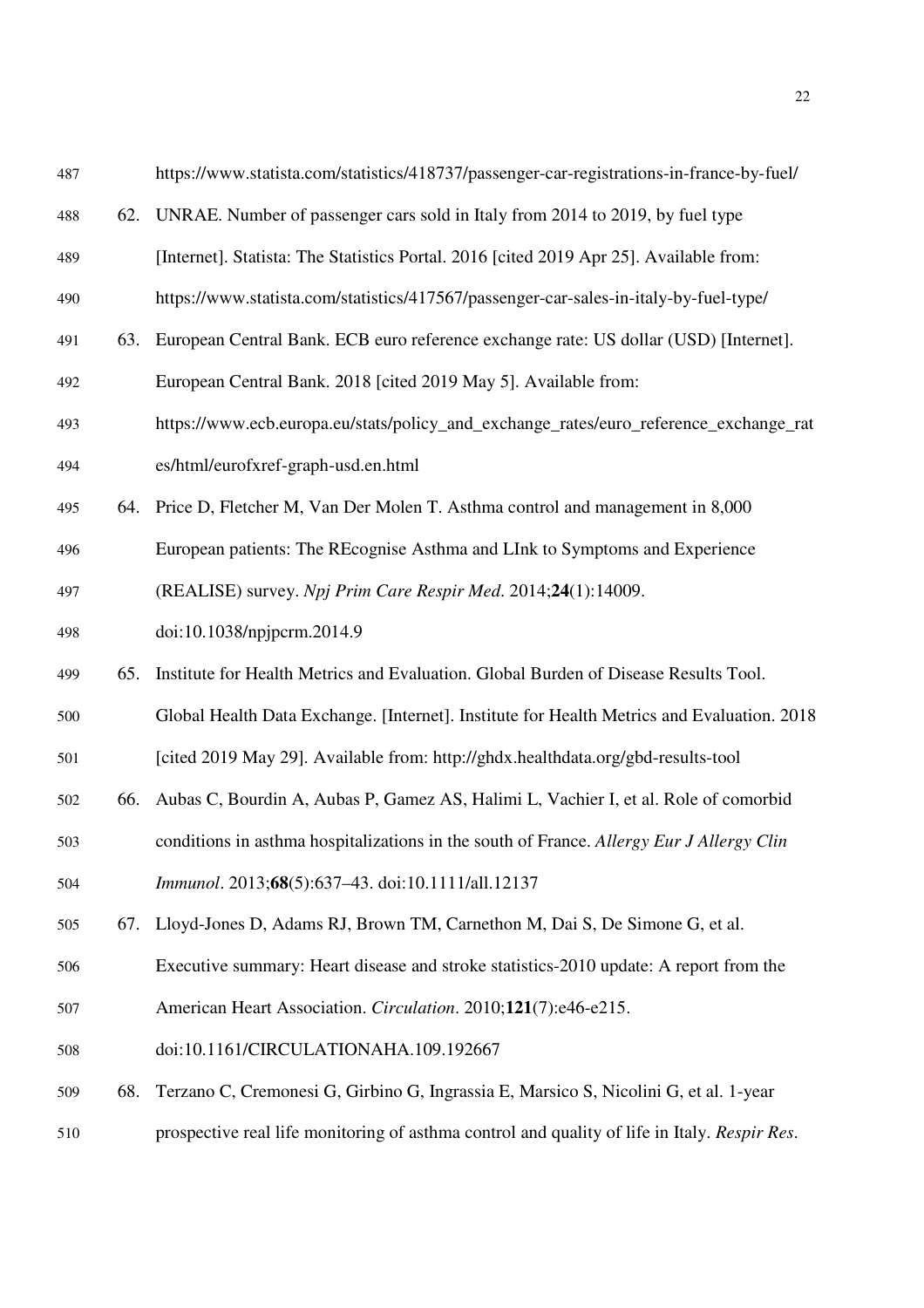## 2012;**13**(1):112. doi:10.1186/1465-9921-13-112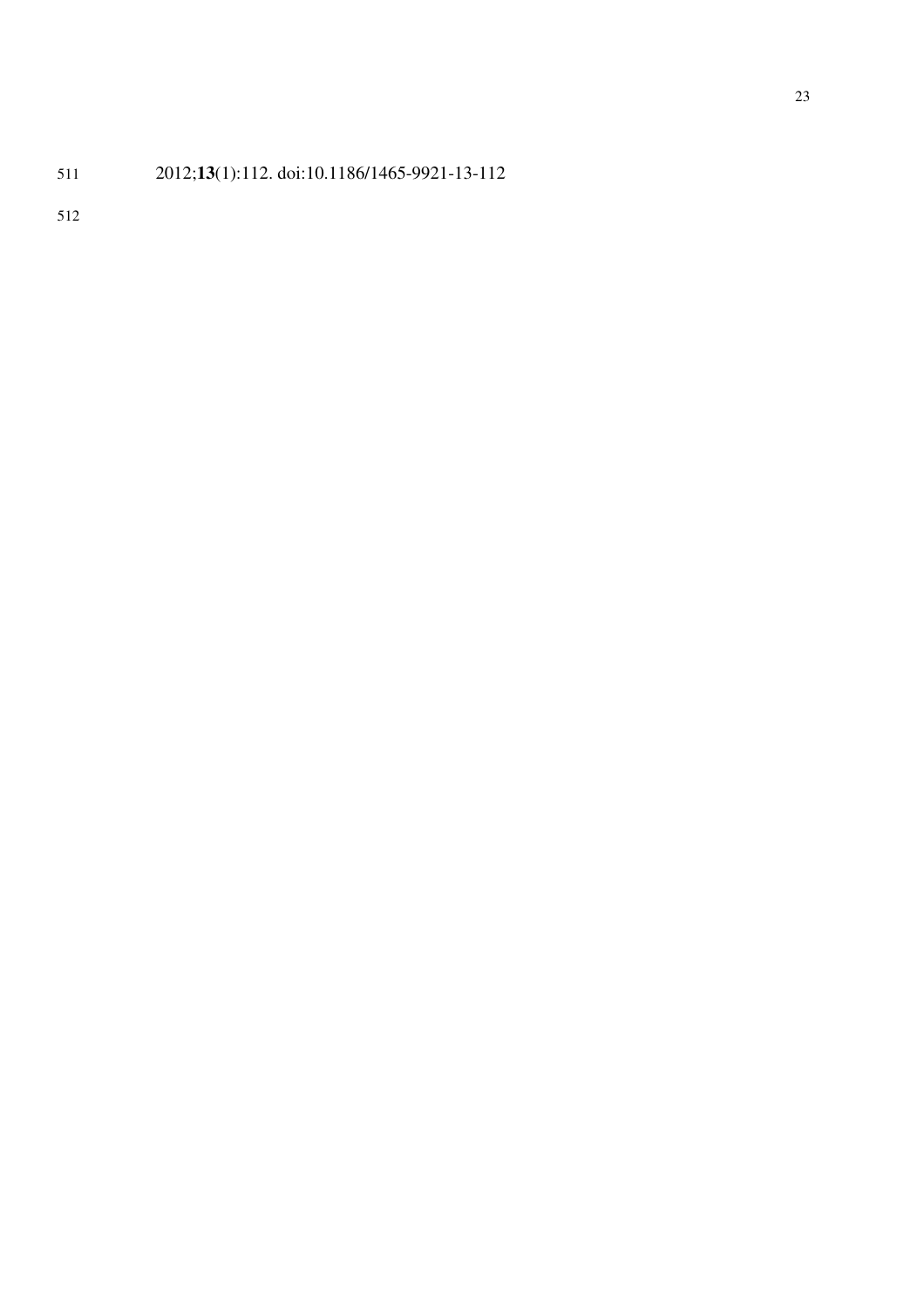# **Incremental Cost-Effectiveness Scatter Plot - FRANCE**



# **Incremental Cost-Effectiveness Scatter Plot - ITALY**



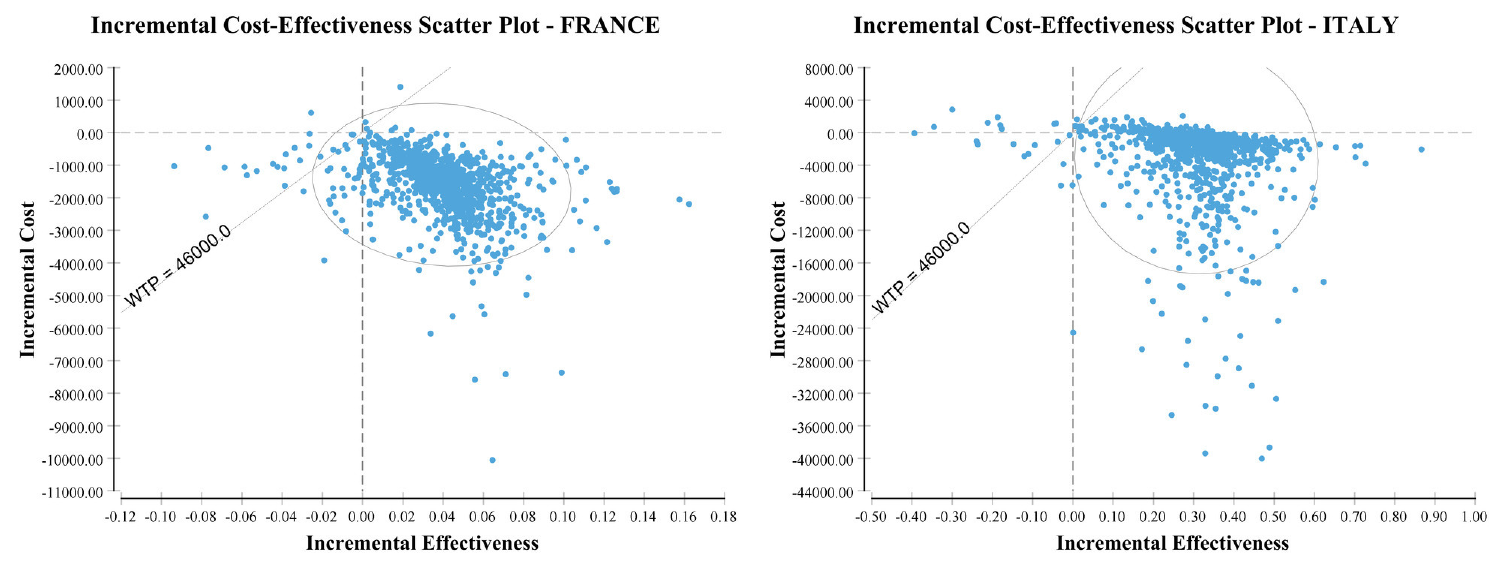| <b>Description</b>                                                       | <b>France</b>     |                       | <b>Italy</b>      |                       |                                                    |  |
|--------------------------------------------------------------------------|-------------------|-----------------------|-------------------|-----------------------|----------------------------------------------------|--|
|                                                                          | <b>Base Value</b> | Standa<br>rd<br>Error | <b>Base Value</b> | Standa<br>rd<br>Error | Probabili<br>stic<br>Distribut<br>ion <sup>a</sup> |  |
| General parameters                                                       |                   |                       |                   |                       |                                                    |  |
| Average age of target population <sup>27</sup>                           | 41.4              | $\overline{a}$        | 45.9              | $\overline{a}$        | $\overline{a}$                                     |  |
| Total number of target population <sup>27</sup>                          | 66989083          |                       | 60589445          |                       |                                                    |  |
| Chronic asthma prevalence <sup>33</sup><br>(2010)                        | 0.06              |                       | 0.04              |                       |                                                    |  |
| Chronic CVD prevalence $\frac{32,34,35}{2}$                              | 0.054             |                       | 0.045             |                       |                                                    |  |
| Annual discounting rate <sup>20</sup>                                    | 0.03              |                       | 0.03              |                       |                                                    |  |
| Ambient PM2.5 base level $(\mu g/m^3)$                                   | <b>13.00</b>      |                       | <b>19.00</b>      |                       |                                                    |  |
| Ambient PM2.5 benchmark level<br>$(\mu g/m^3)$ $60$                      | 7.65              |                       | 7.65              |                       |                                                    |  |
| Number of gasoline passenger cars<br>sold in year 2017 $\frac{61,62}{ }$ | 777645            |                       | <u>599752</u>     |                       |                                                    |  |
| Number of diesel passenger cars<br>sold in year 2017 $61,62$             | 1089403           |                       | 1061004           |                       |                                                    |  |
| Total passenger vehicles on road<br>61,62                                | 32326000          |                       | 37080753          |                       |                                                    |  |

### 1 **Table 1. List of parameters used in the Markov Model**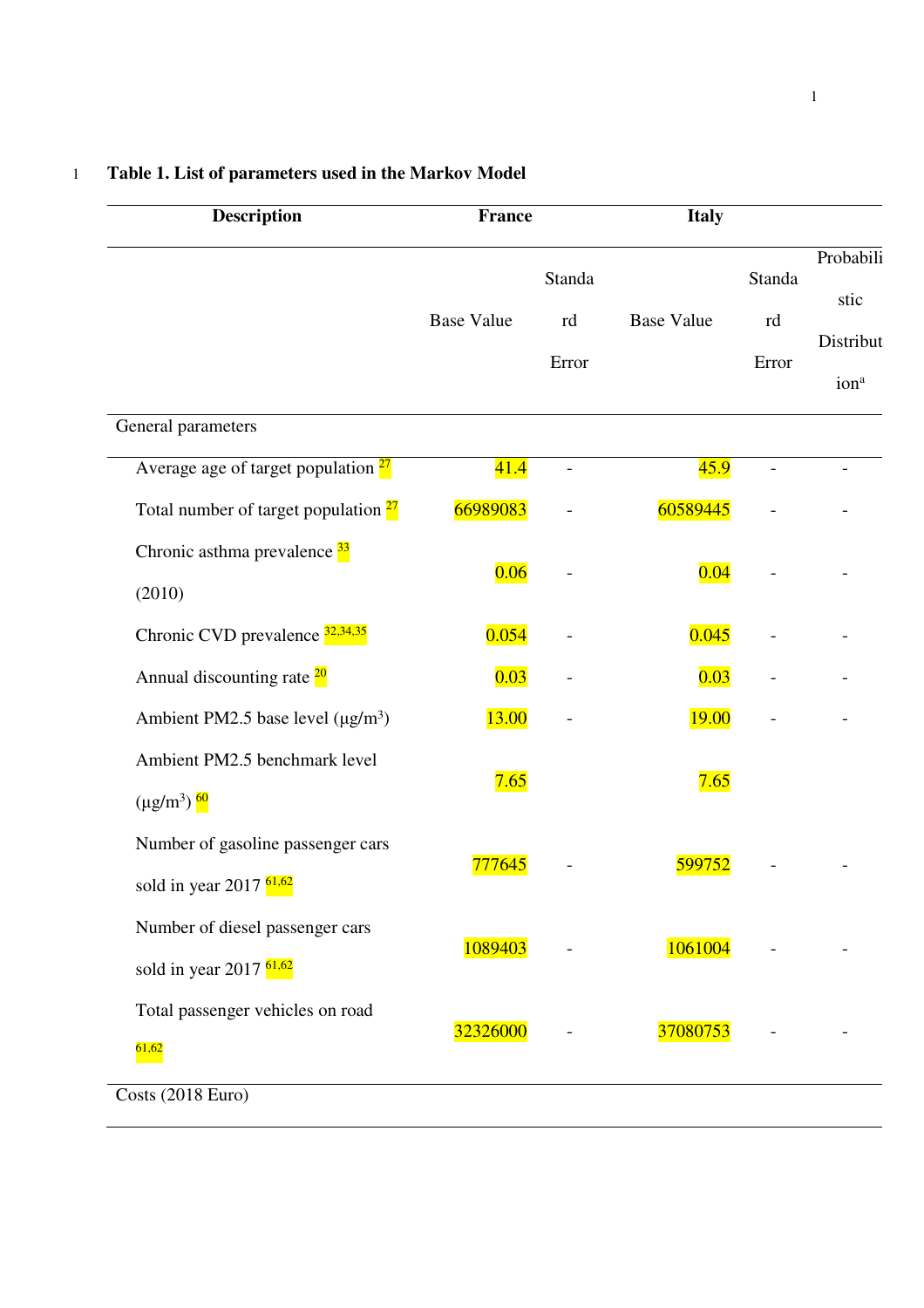| Cost of acute asthma ED visit or              |            |       |           |            |          |
|-----------------------------------------------|------------|-------|-----------|------------|----------|
| hospitalization $\frac{41,63}{4}$             | <b>399</b> |       | 1,225     |            | $\gamma$ |
| On-going cost of chronic asthma               | 1,230      | 6,076 | 1,407     | <b>118</b> | γ        |
| Cost of acute CVD attack $\frac{37,40,63}{2}$ | 19,279     |       | 23,053    | 20,929     | γ        |
| On-going cost of chronic CVD                  |            |       |           |            |          |
| 37,40,63                                      | 9,358      |       | 5,282     | 8,539      | $\gamma$ |
| One-time facility set-up cost $\frac{11}{2}$  | 1,077,089  |       | 8,616,711 |            | γ        |
| Unit cost per vehicle for new                 |            |       |           |            |          |
| vehicle hardware <sup>11,b</sup>              | 70.77      |       | 47.75     |            | $\gamma$ |
| Annual fuel savings per vehicle <sup>b</sup>  | 1.51       |       | 1.30      |            |          |
| (Gasoline vehicles only) $\frac{11}{1}$       |            |       |           |            | $\gamma$ |
| Probabilities, Rates, and Relative Risk       |            |       |           |            |          |
| (RR)                                          |            |       |           |            |          |
| Asthma ED visit or hospitalization            | 0.356      |       | 0.356     |            | β        |
| rate $\frac{64}{ }$                           |            |       |           |            |          |
| Acute cardiovascular attack rate              | 0.009      | 0.001 | 0.014     | 0.001      | β        |
| 32,34,35                                      |            |       |           |            |          |
| New asthma onset incidence rate <sup>65</sup> | 0.006      |       | 0.004     |            | β        |
| New CVD onset incidence rate <sup>65</sup>    | 0.015      |       | 0.012     |            | $\beta$  |
| Case fatality rate of asthma                  | 0.015      |       | 0.015     |            | $\beta$  |
| hospitalization or ED visit 66                |            |       |           |            |          |
| Case fatality rate of acute CVD               |            |       |           |            |          |
|                                               | 0.079      |       | 0.062     |            | $\beta$  |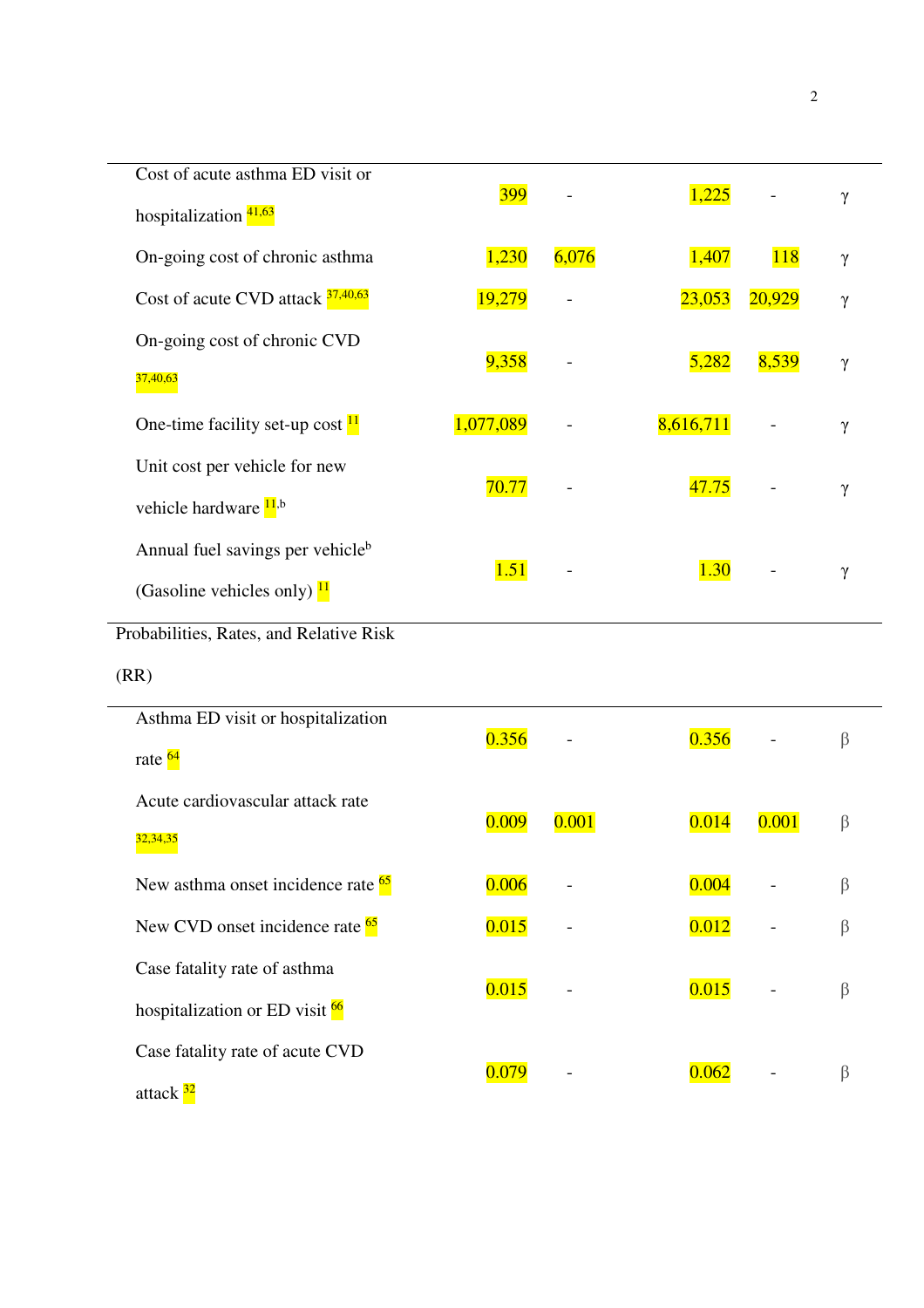| 1.06     | 0.01                                               | $\gamma$                     |               |
|----------|----------------------------------------------------|------------------------------|---------------|
|          |                                                    |                              |               |
|          |                                                    |                              |               |
| 1.023    | 0.004                                              | $\gamma$                     |               |
|          |                                                    |                              |               |
|          |                                                    |                              |               |
|          |                                                    | $\gamma$                     |               |
|          |                                                    |                              |               |
|          |                                                    |                              |               |
|          |                                                    |                              |               |
|          |                                                    |                              |               |
|          |                                                    | γ                            |               |
|          |                                                    |                              |               |
|          |                                                    |                              |               |
|          |                                                    | $\gamma$                     |               |
|          |                                                    |                              |               |
|          |                                                    |                              |               |
|          |                                                    |                              |               |
|          |                                                    |                              |               |
| $-0.016$ | 0.015                                              | β                            |               |
|          |                                                    |                              |               |
|          | 1.04<br>1.11<br>2.16<br><b>1.97</b><br><b>1.00</b> | 0.10<br>0.05<br>0.78<br>0.17 | $\gamma$<br>β |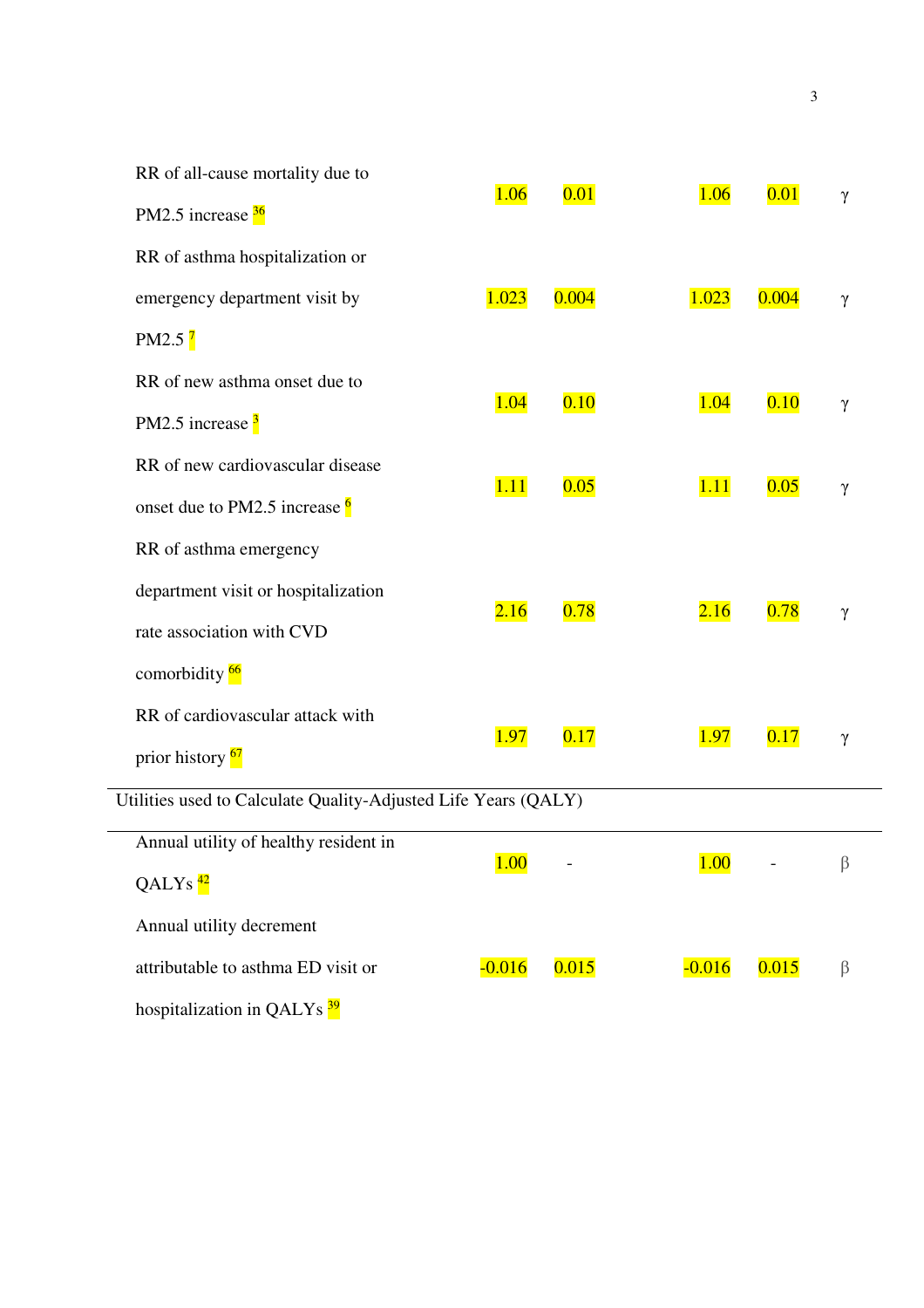| Annual utility decrement                       |          |       |          |        |   |
|------------------------------------------------|----------|-------|----------|--------|---|
| attributable to acute CVD attack in            | $-0.283$ | 0.013 | $-0.283$ | 0.013  | β |
| QALYs $48$                                     |          |       |          |        |   |
| Utility of chronic asthma $\frac{33,39,68}{ }$ | 0.808    | 0.211 | 0.747    | 0.214  | β |
| Utility of chronic cardiovascular              | 0.844    | 0.010 | 0.844    | 0.010  | β |
| disease $\frac{48}{ }$                         |          |       |          |        |   |
| Utility of chronic cardiovascular              | 0.789    | 0.002 | 0.728    | 3.077  | β |
| disease and asthma $\frac{43,46,47}{43}$       |          |       |          | $E-06$ |   |
|                                                |          |       |          |        |   |

3 a: Probabilistic distribution of parameters. β denotes beta-distribution and γ stands for gamma

4 distribution.

5 b: Different cost values used per calendar year. Values in the table is the initial cost at year 2019.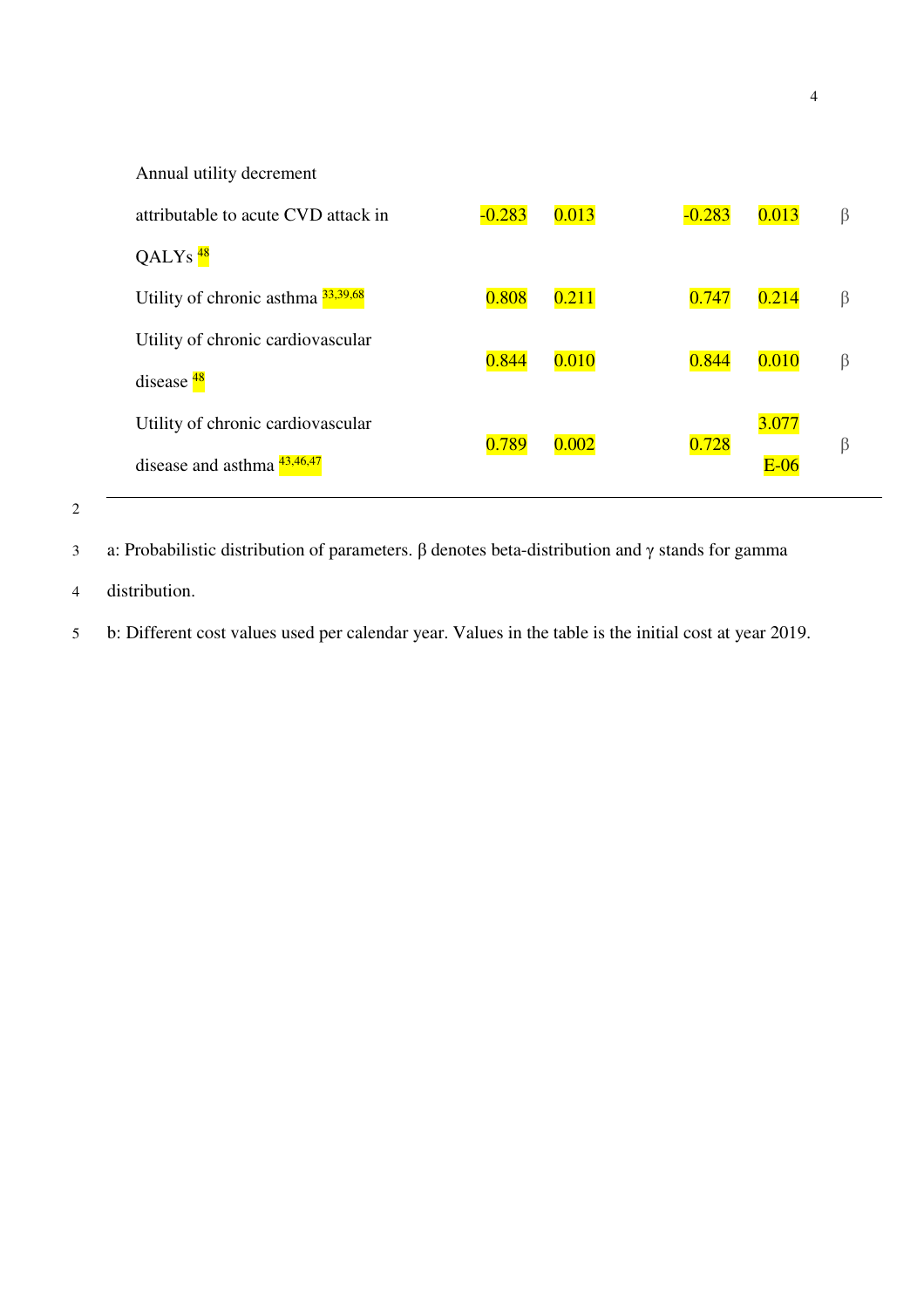1 **Table 2.** Incremental costs, incremental quality-adjusted life years, and incremental cost-effectiveness ratios for France and Italy for

- 2 current vehicle emission standards versus standards set in the United States. (Numbers are rounded to reflect the high degree of
- 3 uncertainty in the estimates.)

| <b>France</b>           |                |                                   |            |                                  |  |  |
|-------------------------|----------------|-----------------------------------|------------|----------------------------------|--|--|
| Arm                     | <b>QALY</b>    | <b>Incremental</b><br><b>QALY</b> | Cost (EUR) | <b>Incremental</b><br>Cost (EUR) |  |  |
| <b>Maintain Current</b> | 19.63          |                                   | 49,000     |                                  |  |  |
| <b>PM2.5</b> Emissions  | (18.47, 20.21) |                                   | (25,000,   |                                  |  |  |
| Standard                |                |                                   | 90,000)    |                                  |  |  |
| Adopt U.S. PM2.5        |                |                                   | 48,000     |                                  |  |  |
| Emissions               | 19.67          | 0.04                              | (24,000,   | $-1.000$                         |  |  |
| Standard                | (18.50, 20.24) |                                   | 88.000     |                                  |  |  |